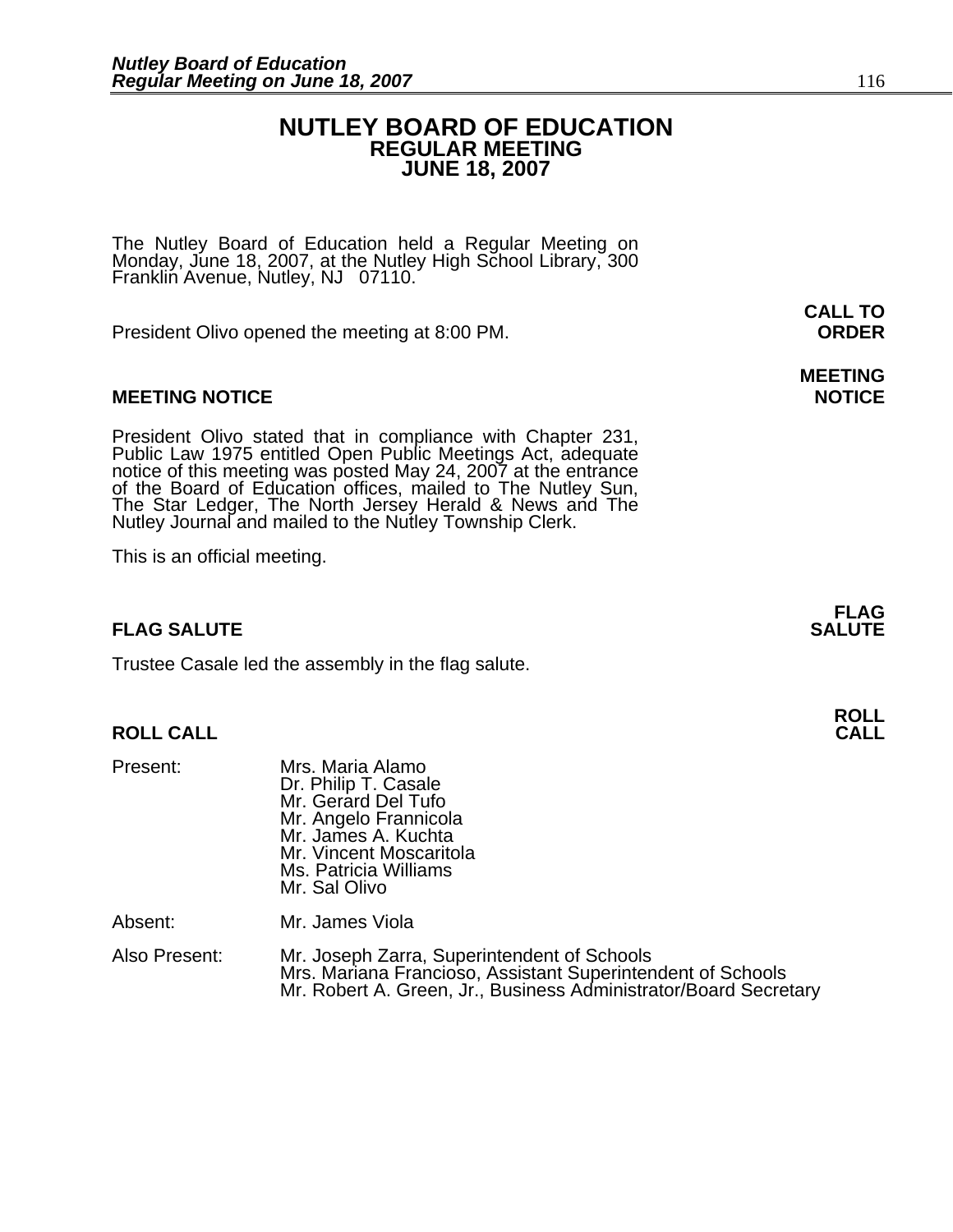### **APPROVAL OF MINUTES APPROVE**

BE IT RESOLVED that the Board of Education approves the following minutes:

 June 4, 2007 - Special Meeting June 4, 2007 - Closed Executive Session May 21, 2007 - Regular Meeting May 21, 2007 - Closed Executive Session

Trustee Kutcha moved, Trustee Alamo seconded, and the Board unanimously approved by voice vote a motion to approve the minutes as listed.

Mr. Cundari provided a brief presentation to the Board and Public on the future plans of the fine performing arts program.

Time was allowed for comments and questions from the Board and public.

### **RECOGNITION OF AWARDS**

Special awards were given to students for the Winter Guard Program, Schedule A, which is appended to the minutes of this meeting.

### **RECESS MEETING RECESS**

At 8:50 PM upon the suggestion of President Olivo, Trustee Casale moved, Trustee Alamo seconded, and the Board unanimously approved by voice vote a motion to recess.

### **RECONVENE MEETING RECONVENE**

At 9:00 PM Trustee Del Tufo moved, Trustee Williams seconded, and the Board unanimously approved by voice vote a motion to reconvene the open public meeting.

A variance notice regarding property at 144 Crestwood Avenue being 200 feet within school property.

A variance notice regarding properties at 168, 172, 176 and 182 Bloomfield Avenue being 200 feet within school property.

**CORRESPONDENCE CORRESPONDENCE** 

### **RECOGNITION OF A AWARDS**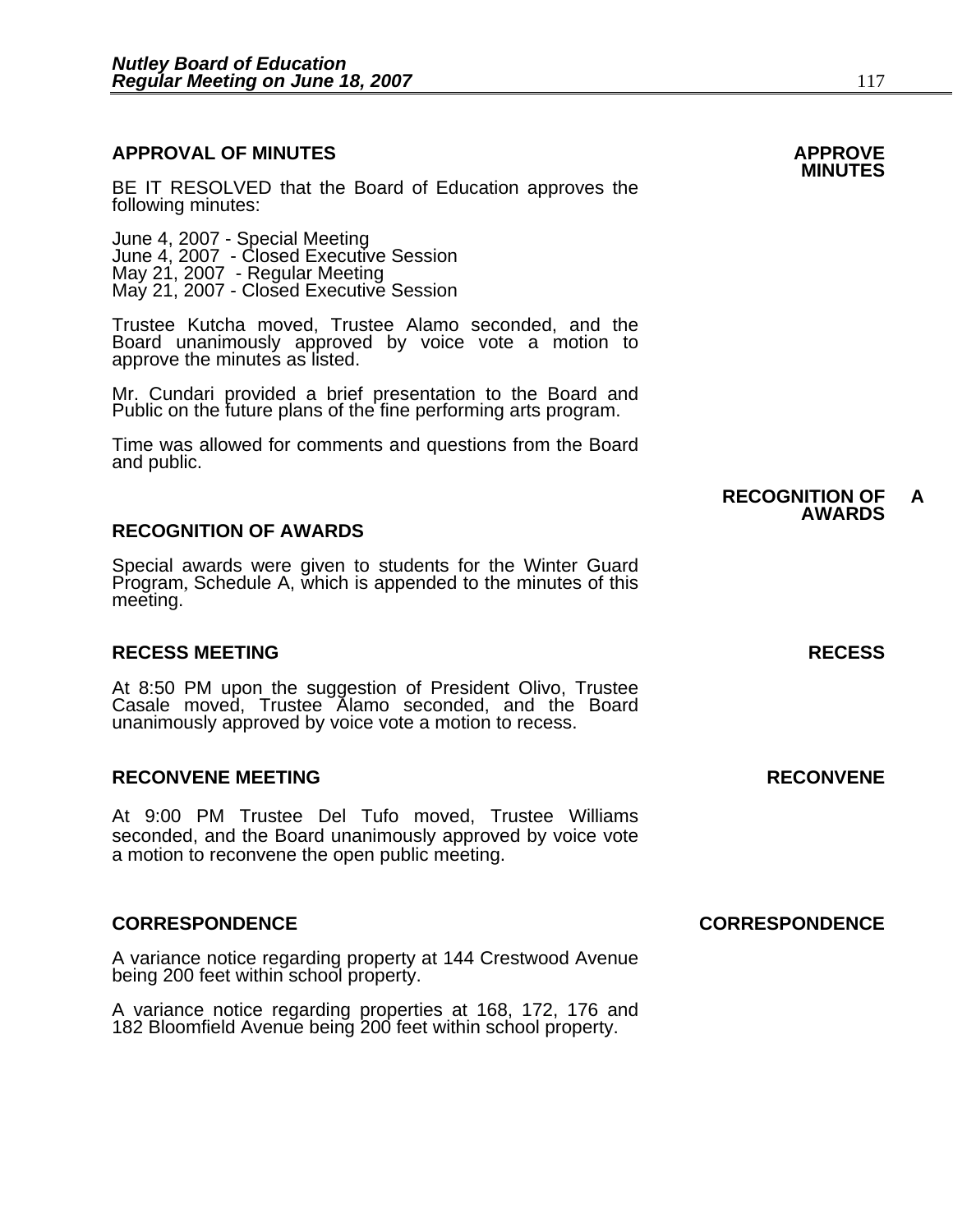### **SUPERINTENDENT'S REPORT SUPT'S REPORT A**

Superintendent Zarra presented the Superintendent's Report dated June 18, 2007, Schedule A, which is appended to the minutes of this meeting, and briefly summarized its contents.

### **BOARD SECRETARY'S REPORT**

Board Secretary Green spoke about the numerous building renovations that will begin when school ends.

### **COMMITTEE REPORTS REPORTS**

- Trustee Del Tufo Facilities Report
- Trustee Alamo Academic Committee
- Trustee Williams Policy Committee

Time was allowed for comments and questions from the Board after each committee report.

### **HEARING OF CITIZENS (Resolutions Only) HEARING OF SEARING OF**

Resident Rory Moore asked for a copy of the policies that are on the agenda.

Resident Terry Quirk, representative for the Nutley Parent Advocacy Network, addressed the Board and asked questions on various agenda items.

### **SUPERINTENDENT'S RESOLUTIONS EXAMPLE ASSESSED ASSESSED ASSESSED ASSESSED ASSESSED ASSESSED ASSESSED ASSESSED ASSESSED ASSESSED ASSESSED ASSESSED ASSESSED ASSESSED ASSESSED ASSESSED ASSESSED ASSESSED ASSESSED ASSESSED AS**

Trustee Casale moved, Trustee Alamo seconded, a motion that the Board approves the Superintendent's Resolutions numbers 1 through 16 and 18 through 25 as listed below.

Resolutions 1 through 16 and 18 through 25 were approved by roll call vote.

#### 1. **AMENDING APPOINTMENT – Reappointments - Administrative and Supervisory Personnel**

BE IT RESOLVED that the Board of Education approves the<br>amending of the resolution Administrative and Supervisory<br>Personnel (Schedule G), approved at the May 21, 2007 Board<br>Meeting to reflect a change in step and salary fo

# **CITIZENS**

**RESOLUTION** 

**BOARD SECRETARY'S** 

### **COMMITTEE**

**AMEND APPOINTMENT**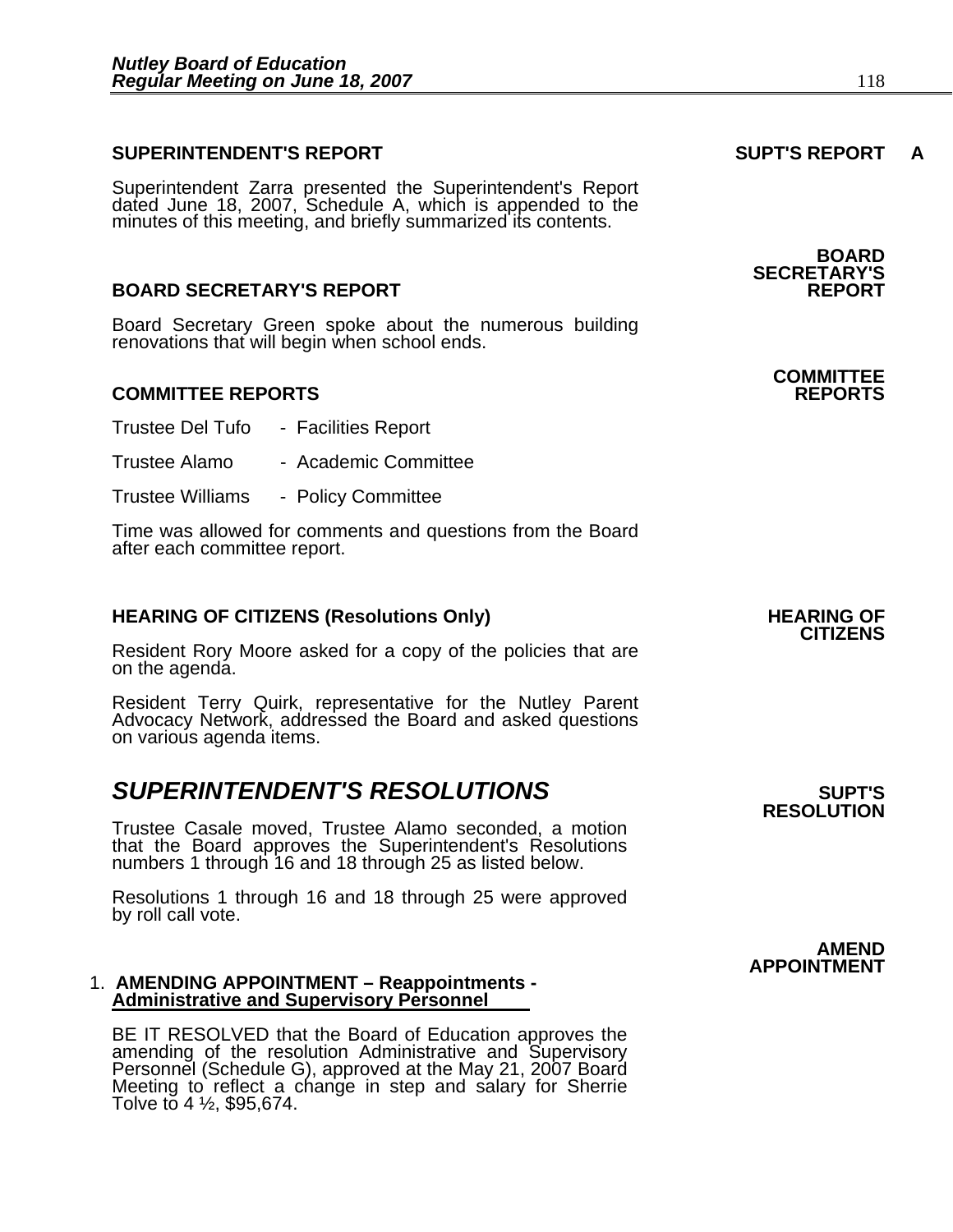### 2. **AMENDING APPOINTMENT – Reappointments-Non-Tenured Teachers**

BE IT RESOLVED that the Board of Education approves the amending of the resolution Reappointments – Non-Tenured Teachers (Schedule E), approved at the May 21, 2007 Board Meeting to reflect a change in the part-time status and salary<br>for Mrs. Adelia Pacella to full-time, \$46,500.

### 3. **LEAVE OF ABSENCE – Teacher**

BE IT RESOLVED that the Board of Education approves a<br>Family Leave of Absence without pay for Mr. Richard Noonan effective June 1 through June 30, 2007. **APPOINT** 

### 4. **APPOINTMENTS – Professional Staff**

BE IT RESOLVED that the Board of Education approves the appointment of the personnel listed below for the 2007-08 school year, effective September 1, 2007 in accordance with<br>the 2007-08 Teachers' Salary Guide.

| <b>Name</b>                                                                                                                                                                                                                                                                 | Degree                                                                                                                                   | <b>Step</b>                                                                             | <b>Salary</b>                                                                                                                                            |
|-----------------------------------------------------------------------------------------------------------------------------------------------------------------------------------------------------------------------------------------------------------------------------|------------------------------------------------------------------------------------------------------------------------------------------|-----------------------------------------------------------------------------------------|----------------------------------------------------------------------------------------------------------------------------------------------------------|
| Maura Byrne<br>Nikki Casale<br>Joseph Dwyer III<br>Lori Ferrara<br><b>Takisha Ganesh</b><br>Denia Garcia<br>Rosalina Gencarelli<br>Paula A. Greco<br>Daryl Heller<br>Jessica Mabel<br>Melissa O'Carroll<br>Jon Olsen<br><b>Shannon Shaw</b><br>Eric Wdowiak<br>Lynn Zazzali | B.A.<br>M.A.<br>B.A.<br>B.A.<br>B.A.<br>B.A.<br>B.A.<br>B.A.<br>$B.A.+15$<br>B.A.<br>$B.A.+15$<br>B.A.<br>$B.A.+15$<br>B.A.<br>$B.A.+15$ | 12 <sub>2</sub><br>6<br>6<br>6<br>9<br>6<br>6<br>6<br>$\frac{6}{7}$<br>6<br>6<br>7<br>6 | \$44,400*<br>56,000*<br>43,000<br>43,000<br>43,000<br>46,900<br>43,000<br>43,000<br>44,000<br>43,000<br>45,400*<br>43,000<br>44,000*<br>44,400<br>44,000 |
|                                                                                                                                                                                                                                                                             |                                                                                                                                          |                                                                                         |                                                                                                                                                          |

\*Autistic Program

**LEAVE OF ABSENCE** 

### **PROF STAFF**

**AMEND** 

**APPOINTMENT**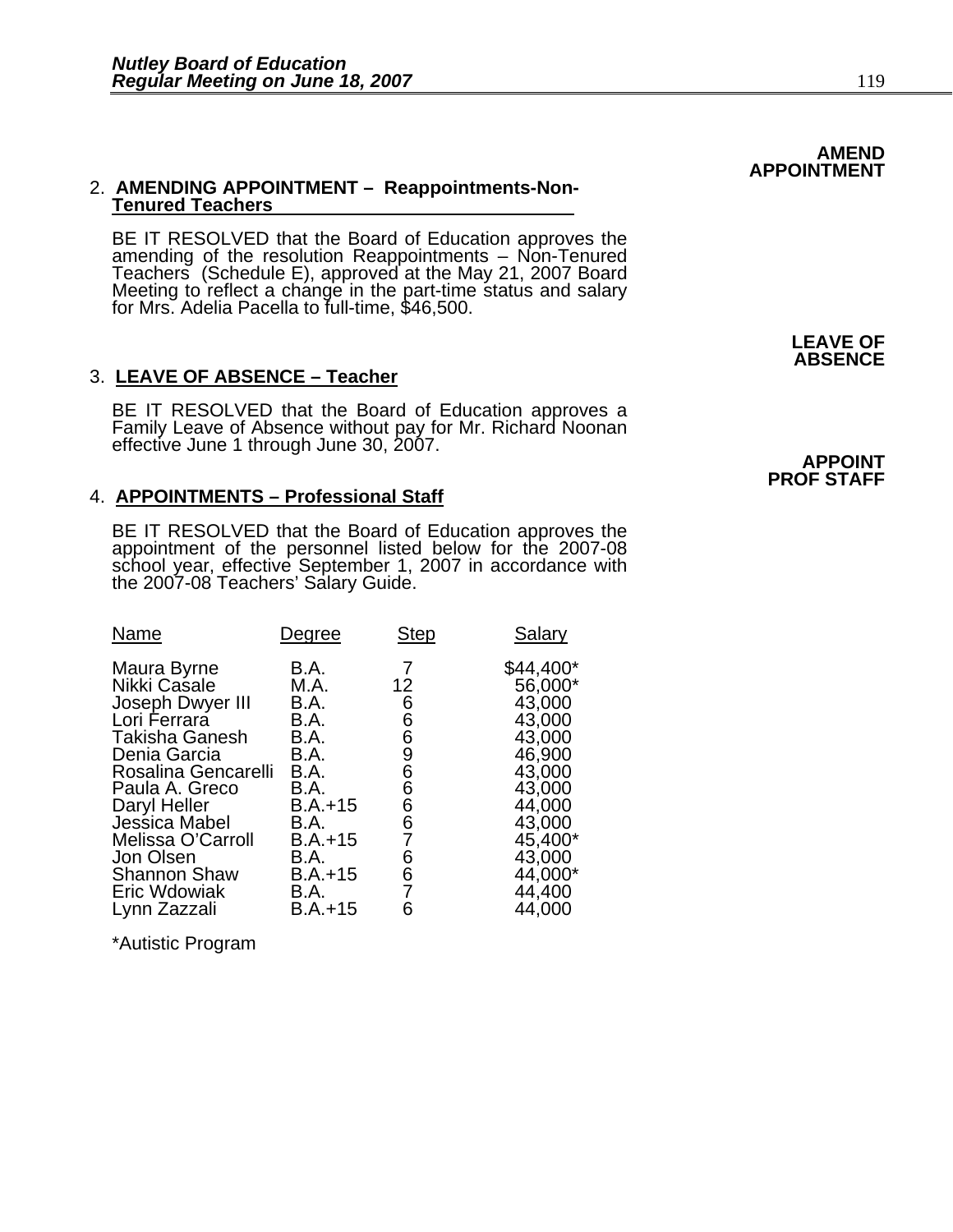### **APPOINT SUMMER EMPLOYMENT**

### 5. **APPOINTMENT – Summer Employment**

BE IT RESOLVED that the Board of Education approves the following personnel be permitted to work during the summer of 2007 as follows:

| Susan Bresnan            | H.S. Librarian                                                | -five (5) days<br>per diem rate |
|--------------------------|---------------------------------------------------------------|---------------------------------|
| <b>Michael Fetherman</b> | H.S. Administrative -ten (10) days<br>Assistant per diem rate |                                 |
| Joseph Piro              | <b>Athletic Director</b>                                      | -ten (10) days<br>per diem rate |
| Linda Jernick            | Secretary to<br>Athletic Director                             | -ten (10) days<br>per diem rate |

**APPOINT BASIC SKILLS SUMMER** 

#### 6. **APPOINTMENTS – Basic Skills Summer Enrichment Program**

BE IT RESOLVED that the Board of Education approves the appointments of the 2007 Basic Skills Summer Enrichment Program as part of the 2006/2007 Basic Skills Improvement<br>Program.

| <b>Lorraine Restel</b>      | Coordinator | \$2,500 |
|-----------------------------|-------------|---------|
| Sophie Caprio               | Secretary   | 1,200   |
| Kelli Cerniglia             | Teacher     | 1,000   |
| <b>Kristine Comune</b>      | Teacher     | 1,000   |
| Emanuela Fierro             | Teacher     | 1,000   |
| Jill Freedman               | Teacher     | 1,000   |
| <b>Patricia Griffin</b>     | Teacher     | 1,000   |
| Tara Pate                   | Teacher     | 1,000   |
| Lorraine Rubinstein Teacher |             | 1,000   |
| <b>Tara Cargill</b>         | Aide        | 250     |
| Michele Castronova          | Aide        | 250     |
| Jessica Chesney             | Aide        | 250     |
|                             |             |         |

Emily Greisbach Aide 250 **APPOINT SPECIAL ED** 

### 7. **APPOINTMENTS – Special Education Summer Program**

BE IT RESOLVED that the Board of Education approves the appointments of the following personnel for the 2007 Special Education Summer Program: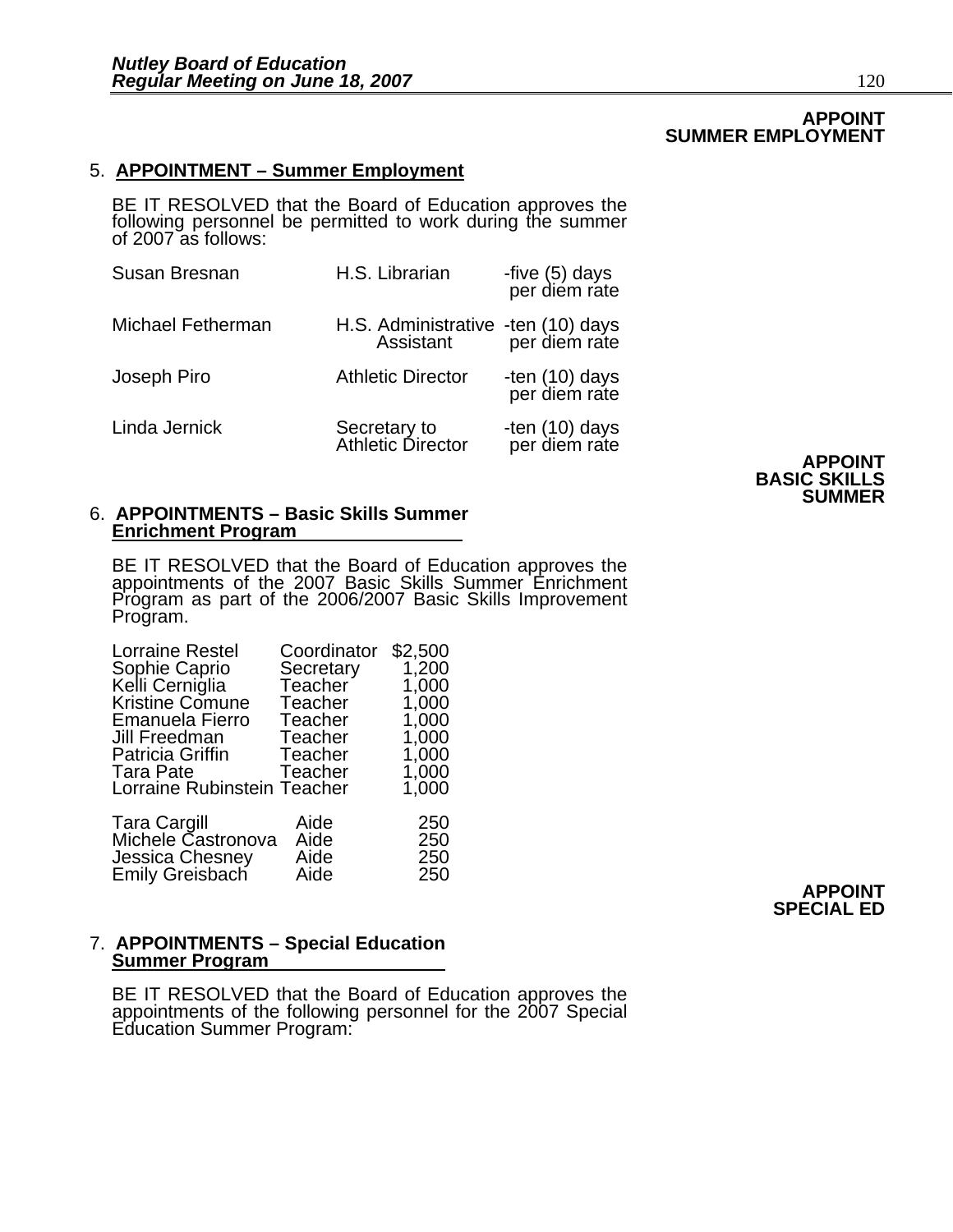### *Nutley Board of Education*  **Regular Meeting on June 18, 2007** 121

| <b>Phillip Siculietano</b><br><b>Katherine Flannery</b>                                                                                                                                                                   | Supervisor<br><b>Nurse</b>                                                                                                              | \$3,500<br>3,300                                                                                                               |
|---------------------------------------------------------------------------------------------------------------------------------------------------------------------------------------------------------------------------|-----------------------------------------------------------------------------------------------------------------------------------------|--------------------------------------------------------------------------------------------------------------------------------|
| Abigail Bergen<br>Danielle Frănco<br>Maureen Lazur<br>Claudia Marra<br><b>Nicolette Misner</b><br>Nicholas Norcia<br>Lisa Palestina<br>Amanda Rasczyk<br>Judy Rasczyk<br>Joniene Ryder<br>Patricia Sloan<br>Jill Sorensen | Teacher<br>Teacher<br>Teacher<br><b>Teacher</b><br>Teacher<br>Teacher<br>Teacher<br>Teacher<br>Teacher<br>Teacher<br>Teacher<br>Teacher | 2,012<br>2,012<br>$1,006$ (2 weeks)<br>2,012<br>2,012<br>1,006 (2 weeks)<br>2,012<br>2,012<br>2,012<br>2,012<br>2,012<br>2,012 |
| Donna Zarra                                                                                                                                                                                                               | Speech<br>Therapist                                                                                                                     | 3,300                                                                                                                          |
| Donna Cargill                                                                                                                                                                                                             | Occupational<br>Therapist                                                                                                               | 3,300                                                                                                                          |
| Karen Chasmar                                                                                                                                                                                                             | Physical<br>Therapist                                                                                                                   | 2,475 (15 days)                                                                                                                |

### **APPOINT SPECIAL ED SUMMER**

# 8. **APPOINTMENTS – Special Education Summer Program**

| Sondra Chipkin            | <b>Senior Aide</b> | \$500                 |
|---------------------------|--------------------|-----------------------|
| Niko Ciccolella           | <b>Senior Aide</b> | 500                   |
| <b>Paris DeFrance</b>     | <b>Senior Aide</b> | 500                   |
| <b>Brianne Koribanick</b> | Senior Aide        | 500                   |
| Alicia Rivera             | Senior Aide        | 500                   |
| Maureen Callaghan         | Hourly Aide        | \$20.00 (ABA Therapy) |
| Nicoletta Ciccolella      | Hourly Aide        | 14.01                 |
| Marie Conforti            | Hourly Aide        | 14.01                 |
| <b>Tracy Giuriceo</b>     | Hourly Aide        | 14.01                 |
| Karen Homyak              | Hourly Aide        | 14.01                 |
| Erin Lombardozzi          | Hourly Aide        | 13.23                 |
| Barbara Polito            | Hourly Aide        | 14.01                 |
| Marie Quattropani         | Hourly Aide        | 13.23                 |
| Wilda Robles              | Hourly Aide        | 14.01                 |
| Melissa Rosamilia         | Hourly Aide        | 14.01                 |
| Barbara Sarno             | Hourly Aide        | 14.01                 |
| Nicole Weiss              | Hourly Aide        | 14.01                 |

**APPOINT SUMMER MAINT. EMP.**

### 9. **APPOINTMENT- Summer Maintenance Employee**

BE IT RESOLVED that the Board of Education approves the<br>employment of Nikola Markovic as a summer maintenance employee at an hourly rate of \$21.75. . . .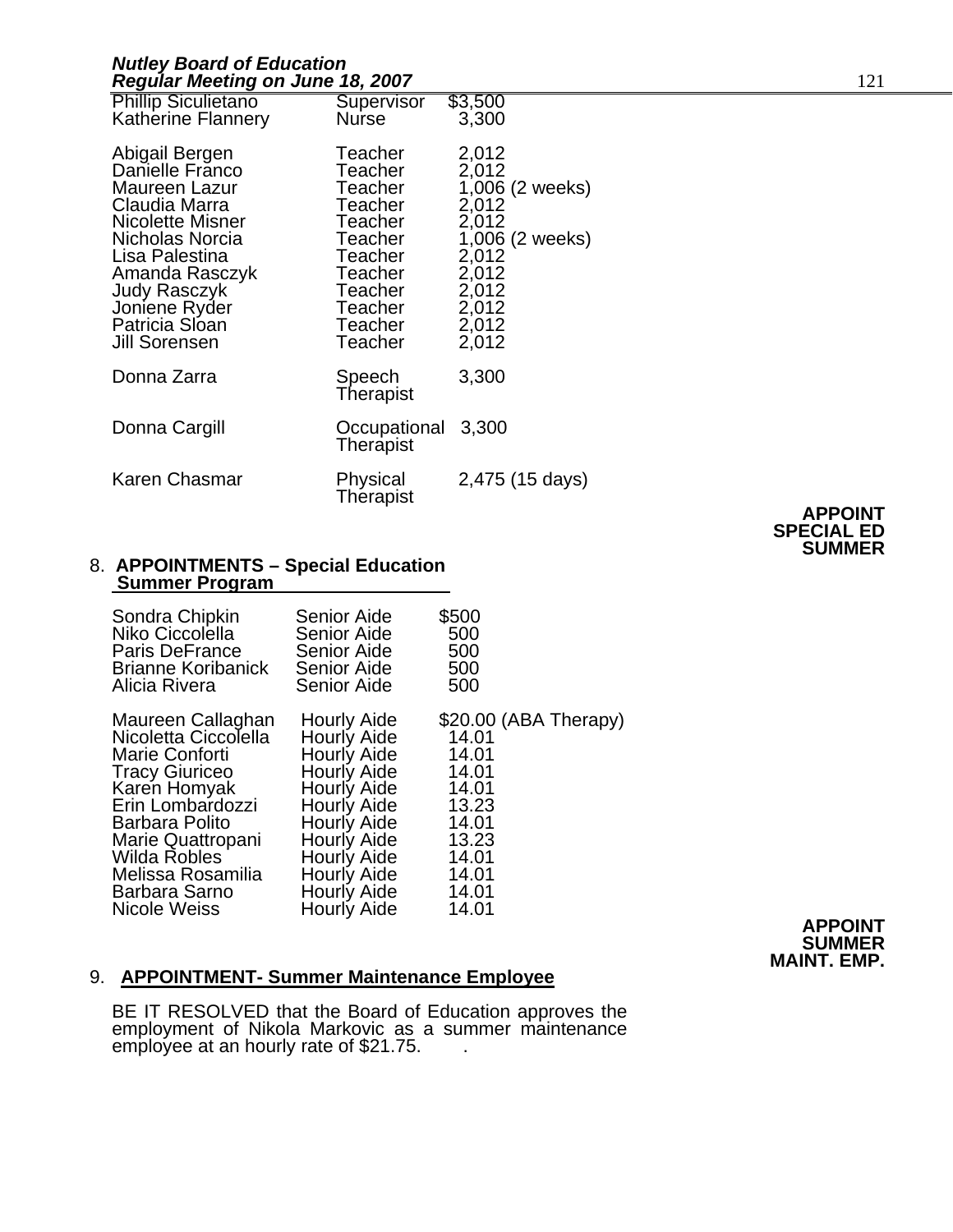10. **APPOINTMENTS – Video Taping**<br>BE IT RESOLVED that the Board of Education approves the<br>following student appointments for the taping of the Board<br>Meetings for the 2007-08 school year at a salary rate of \$7.50<br>per hour:

Thomas Apicella Kenny Del Gado Christopher DeVine Joseph Johnson William Pugliese Kevin Reilly John Recinielli

> **APPROVE EAN CONTRACT CUSTODIAL UNIT**

### 11. **APPROVE AGREEMENT WITH EDUCATION ASSOCIATION OF NUTLEY (Custodial Unit) – 2007-2010**

BE IT RESOLVED that the Board of Education approves the Memorandum of Agreement and the salary guides with the Education Association of Nutley (Custodial Unit) encompassing Education Association of Nutley (Custodial Unit) encompassing the terms and conditions of employment for the buildings & grounds employees for the period July 1, 2007 through June 30, 2010.

### 12. **APPROVAL OF SUBSTITUTE RATES 2007-08 SCHOOL YEAR**

BE IT RESOLVED that the Board of Education approves the substitute rates for the 2007-08 school year as per attached Schedule C.

### 13. **APPROVAL OF BUILDINGS & GROUNDS SUBSTITUTES**

BE IT RESOLVED that the Board of Education approves the following buildings and grounds substitutes for the 2007-08 school year:

Raymond Adams Richard Bolcato, Jr. Ronald Cundiff Daniel Meola Michael Petrucelli Thomas Trasente, Jr. **APPROVE**  RATES C

**APPROVE B&G SUBS** 

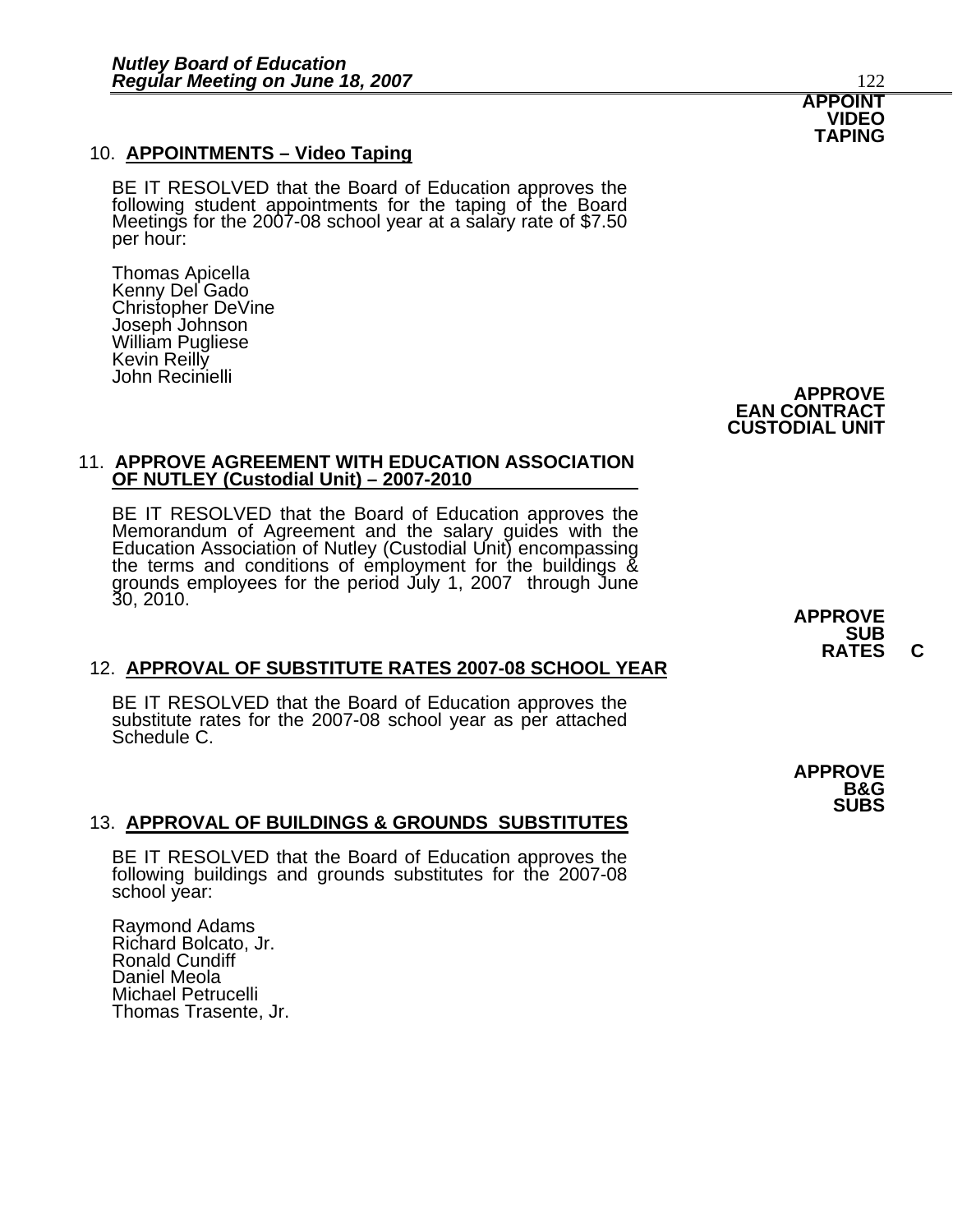### 14. **APPROVAL OF CAFETERIA SUBSTITUTES**

BE IT RESOLVED that the Board of Education approves the following cafeteria substitutes for the 2006-07 school year:

Dolores Bergamini Lillian Darby Maria Depiro Jenny Esposito Ellen Fucetola Carmen Maria Geoffroy Anna Kowalski Agata Mastroposqua Dolly Ross Jennie Stevens

### 15. **APPROVE TECHNOLOGY PLAN – 2007-2010**

BE IT RESOLVED that the Board of Education approves the Nutley School District Three Year Technology Plan July 1, 2007 – June 30, 2010.

### 16. **APPROVE WORKSHOP**

BE IT RESOLVED that the Board of Education approves<br>Trustee Alamo to attend the NJSBA 2007 Spring Workshop.

### 17. **REAPPOINTMENT - Business Administrator/Board Secretary – Mr. Robert Green**

BE IT RESOLVED that the Board of Education approves the reappointment of Mr. Robert Green as Business Administrator/Board Secretary, for the period July 1, 2007 through June 30, 2008, and

BE IT FURTHER RESOLVED that the Board approves the salary and the terms and conditions of the agreement for Mr.<br>Robert Green in the amount of \$117,333 for the 2007-08<br>school year. school year. **REAPPOINT** 

### 18. **REAPPOINTMENTS - District-Wide Personnel**

BE IT RESOLVED that the Board of Education approves the reappointments of the district-wide personnel for the school year 2007-08 listed on Schedule D at the salaries indicated.

**APPROVE WORKSHOP** 

# **RESOLUTION TABLED**

**DISTRICT- WIDE D** 

**APPROVE TECH PLAN** 

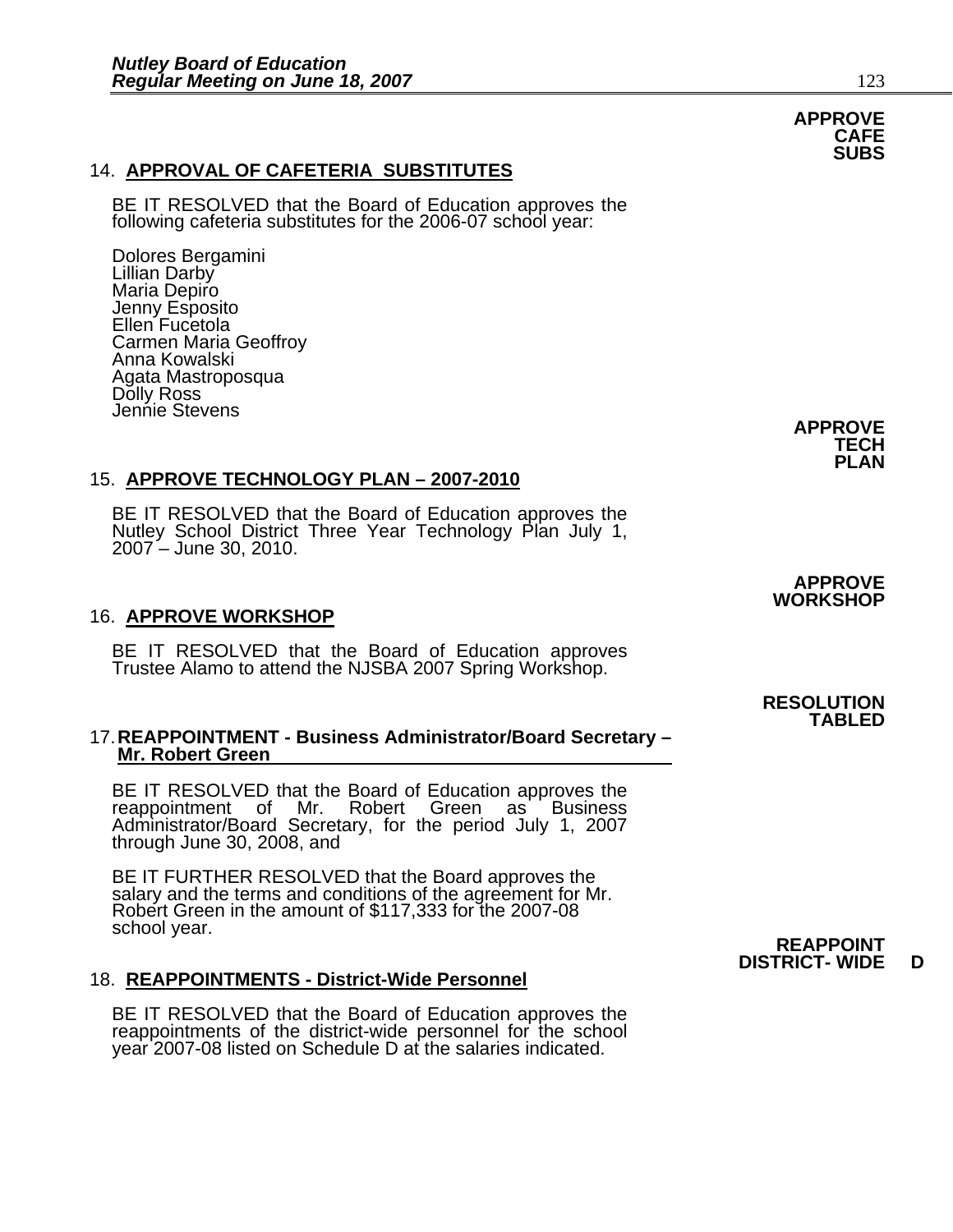### 19, **REAPPOINTMENTS - Executive Secretaries**

BE IT RESOLVED that the Board of Education approves the reappointments of the executive secretaries for the school year 2007-08 listed on Schedule E at the salaries indicated.

### 20. **REAPPOINTMENTS – Buildings & Grounds Personnel**

BE IT RESOLVED that the Board of Education approves the reappointment of the buildings & grounds personnel listed on<br>the attached Schedule F for the 2007-08 school year in accordance with the 2007-10 Buildings and Grounds Salary<br>Guide.

### 21. **REAPPOINTMENTS – Instructional Aides**

BE IT RESOLVED that the Board of Education approves the reappointment of the instructional aides listed on the attached Schedule B for the 2007-08 school year at the classification and step as indicated in accordance with the 2007-08 Secretarial Salary Guide. **ESTABLISHING** 

### 22. **ESTABLISHING HOURLY RATES FOR PART-TIME SCHOOL AIDES - 2007-08 SCHOOL YEAR**

BE IT RESOLVED that the Board of Education approves the following hourly rates be paid to part-time school aides for the 2007-08 school year:

Step 1 - \$13.76<br>Step 2 - \$14.57 Step  $2-$ 

### 23. **EXTRA COMPENSATION**

BE IT RESOLVED that the Board of Education approves the following personnel be paid extra compensation in the amounts indicated for services rendered:

### **PAYMENT FOR HEALTH DYNAMICS CLASSES – Month of May, 2007**

Rose Cioffi **\$250.00** 

**REAPPOINT B&G PERSONNEL F** 

**INSTRUCTIONAL AIDES B** 

**REAPPOINT** 

**HOURLY RATES** 

> **EXTRA COMP**



#### **EXECUTIVE SECRETARIES E**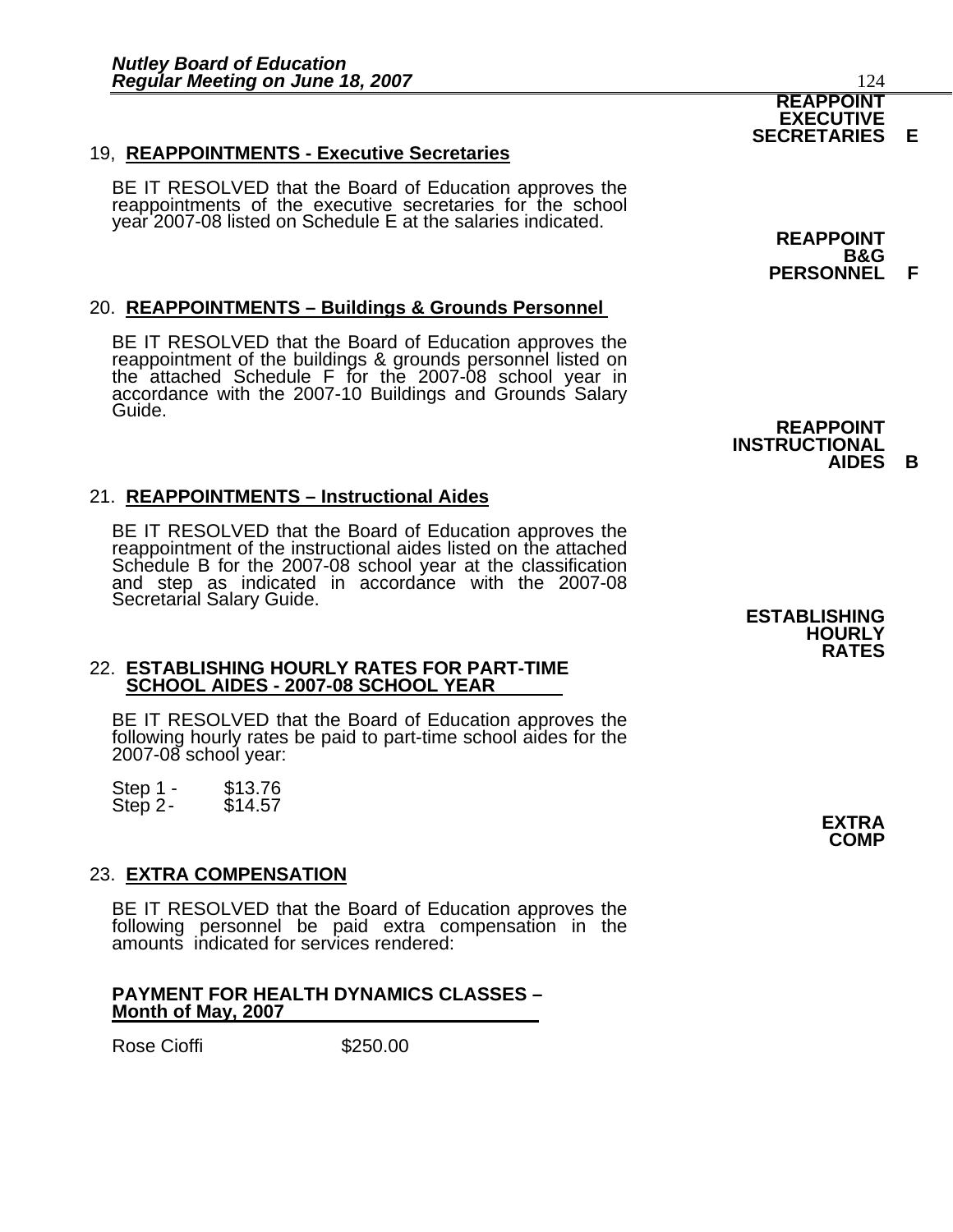#### **PAYMENT FOR FILMING BOE MEETINGS – 1/22, 2/26, 3/26, 4/16 and 5/21, 2007**

Kenneth Delgado \$90.00

### **PAYMENT FOR EXTRA EVENING HOURS – P.T.O. Concerts March, April, May, 2007**

| Kathleen Bimbi        | \$207.84 |
|-----------------------|----------|
| Annemarie Carollo     | 138.56   |
| Dennis McPartland     | 173.20   |
| <b>Baron Raymonde</b> | 294.44   |
| <b>Marie Sanders</b>  | 173.20   |

#### **PAYMENT FOR AFFIRMATIVE ACTION COMMITTEE MEETINGS – October, 2006, February & May, 2007**

| Grayce Berk             | \$28.79 |
|-------------------------|---------|
| Kathleen Cullity        | 57.58   |
| Cynthia DeBonis         | 86.37   |
| Diane Giangeruso        | 86.37   |
| Gail Kahn               | 86.37   |
| Jerilyn Margulies       | 57.58   |
| Marcellino Marra        | 57.58   |
| <b>Michael Robinson</b> | 28.79   |
| James Ryan              | 86.37   |
| Phillip Siculietano     | 86.37   |

### **SUPERINTENDENT'S ADVISORY COUNCIL MEETINGS – Monthly during 2006/2007 school year**

| Amelia Cerisano                       | \$161.00 |
|---------------------------------------|----------|
| <b>Rose Cioffi</b>                    | 96.60    |
| <b>Lillian DeFilippis</b>             | 257.60   |
| Loretta Douglas                       | 225.40   |
| Tracy Egan<br>Jill Freedman           | 257.60   |
|                                       | 257.60   |
| Margaret Fuccello<br>Patricia Griffin | 193.20   |
|                                       | 257.60   |
| Suzanne Hagert                        | 257.60   |
| <b>Sheryl Holly</b>                   | 257.60   |
| Sally Magin                           | 161.00   |
| Deborah Schop                         | 257.60   |
| <b>Phillip Siculietano</b>            | 193.20   |
| David Sorensen                        | 128.80   |

### **PAYMENT FOR CUSTODIAL COMMITTEE MEETING – May 16, 2007**

| <b>Steven Farese</b>         | \$30.00 |
|------------------------------|---------|
| <b>Allan Heinis</b>          | 30.00   |
| Lawrence T. Koster           | 30.00   |
| <b>Christopher Weinstein</b> | 30.00   |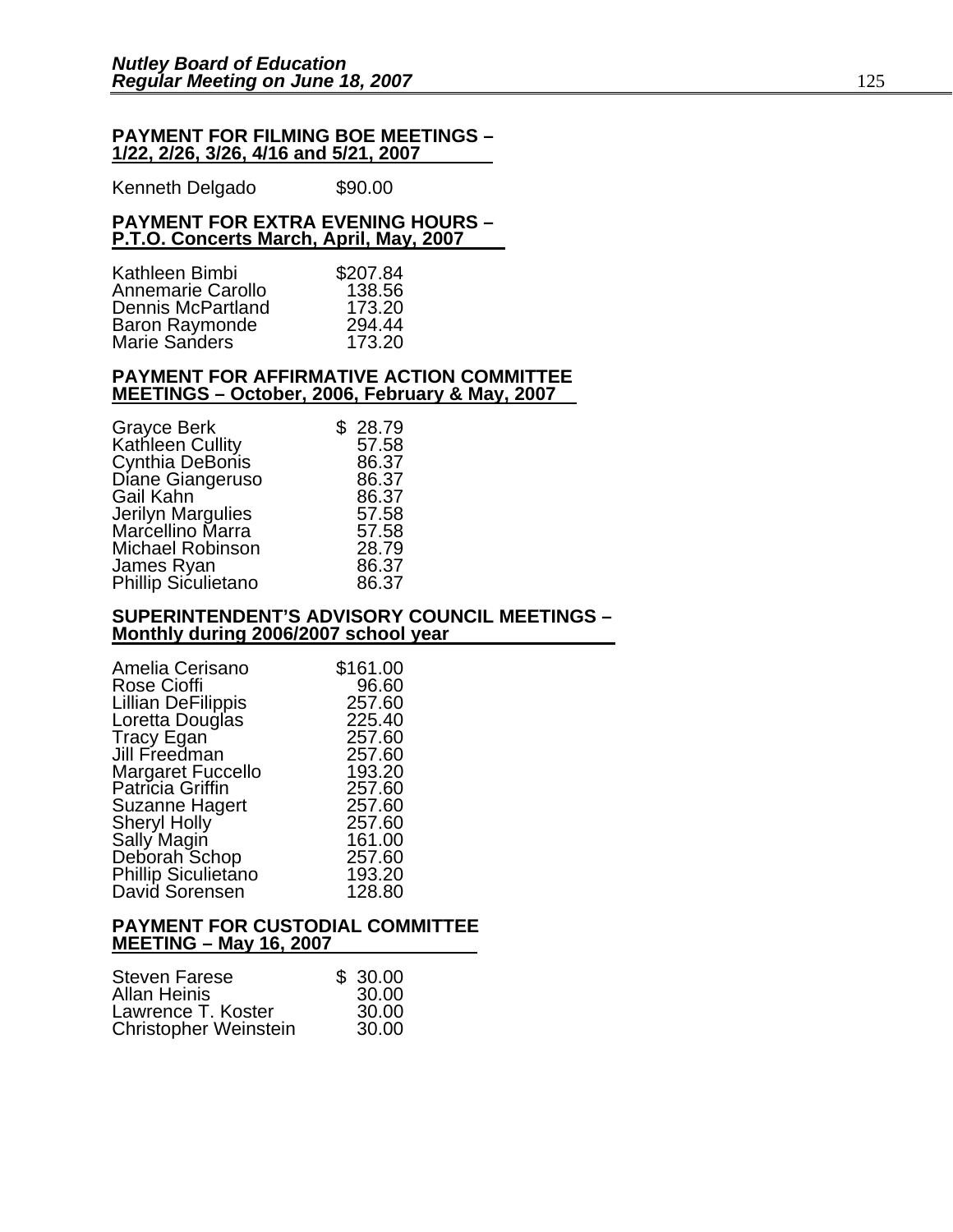| George Ackerman          | \$1,550.00 |
|--------------------------|------------|
| <b>Dolores Contreras</b> | 550.00     |
| Susan Gesumaria          | 550.00     |
| Katianne Gratz           | 550.00     |
| Jenifer Hecht            | 550.00     |
| Hillary Hill             | 1,100.00   |
| Linda McDonnell          | 1,000.00   |
| Ann Mary Mullane         | 1,000.00   |
| Lisa Rossi               | 550.00     |
| <b>Cheryl Rossillo</b>   | 550.00     |
| Janice Schoem            | 550.00     |
| <b>Nancy Szura</b>       | 550.00     |

### **PAYMENT FOR FACILITATING IN-DISTRICT WORKSHOPS – March and April, 2007**

| <b>Susan Bresnan</b><br>-NHS Library Databases                  | \$90.08 |
|-----------------------------------------------------------------|---------|
| <b>Linda McDonnell</b>                                          | 45.04   |
| -Creating Online Components<br><b>Ann Mary Mullane</b>          | 270.24  |
| -Posting Your Own Assignments<br>-Using Nettrekker              |         |
| <b>Christina Osieja</b><br>-Exploring Nettrekker                | 450.40  |
| -Exploring United Streaming<br>-Using Kidpix/Using Kidspiration |         |
| -Creating Tech-Integrated Lesson                                |         |
| -Completion of Lessons<br><b>Theresa Hrubash</b>                | 45.04   |
| -Creating An Online Component                                   |         |

### **CENTRAL DETENTION COVERAGE – Month of May, 2007**

### **High School**

| Luke Cardinale            | \$168.93 |
|---------------------------|----------|
| Frank DiPiano             | 18.77    |
| <b>Helen Doyle-Marino</b> | 18,77    |
| John Falduti(Sub.-H.S.)   | 131.39   |
| Lori Ferrara              | 18.77    |
| John Gulardo              | 93,85    |
| Tarik Huggins             | 37.54    |
| Alicia Lombard(Sub.-H.S.) | 168.93   |
| Denise Mazza              | 75.08    |
| Michael Russomanno        | 56.31    |
| Lisa Vallo                | 244.01   |
|                           |          |

### **Franklin School**

| \$75.08 |
|---------|
| 75.08   |
| 75.08   |
| 93.85   |
| 75.08   |
| 37.54   |
|         |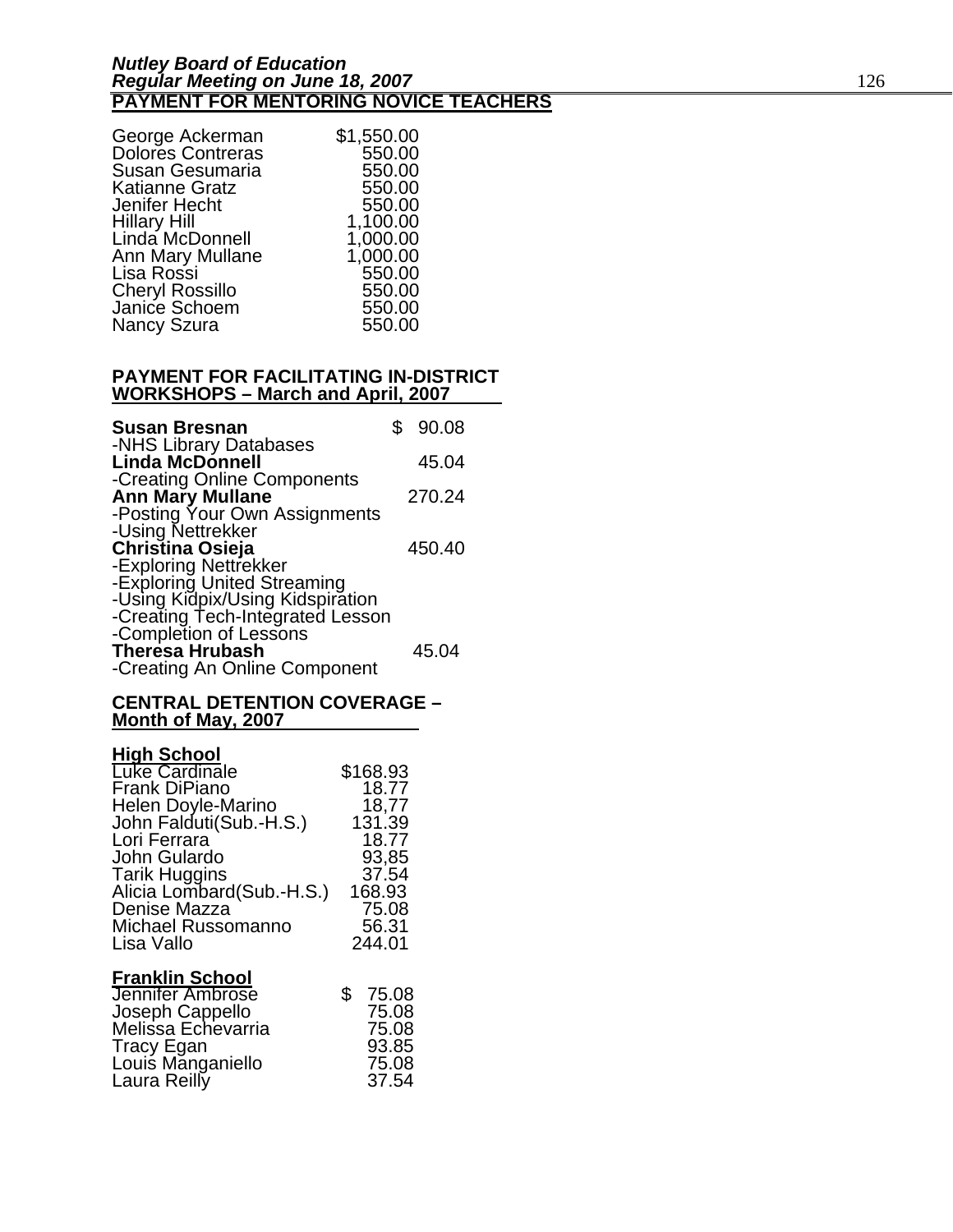### **High School**

| Joseph Affinito           | \$202.68 |
|---------------------------|----------|
| Luke Cardinale            | 78.45    |
| Marcellino Marra NHS(FMS) | 156.90   |
| Denise Mazza              | 156.90   |
| Lisa Vallo                | 156.90   |
|                           |          |
| <b>Franklin School</b>    |          |
| Toponh Connello           | 150.00   |

| Joseph Cappello  | 156.90 |
|------------------|--------|
| Nicholas Norcia  | 78.45  |
| Michael Stoffers | 78.45  |

### **SPECIAL CLASS PLACEMENT**

## 24. **SPECIAL CLASS PLACEMENT – Educationally Disabled Students**

BE IT RESOLVED that the Board of Education authorizes the attendance of students in out-of-district special education classes for the 2006-07 school year as follows:

No. of Effective<br>School Students Classification Date Students Classification Date Tuition \*Windsor Learning 1 ED 5/21/07 \$5,659.25 **Center**  Pompton Lakes, NJ \*Note – This is a change of placement for this student.

 $*$ Sage Day  $1$  ED  $5/21/07$ Rochelle Park, NJ \*Note – This is a re-entry from Homebound (March 23)

Daytop 1 SLD 6/1/07 \$148.66<br>Mendham, NJ Mendham, NJ per diem **ALLOCATION** 

**OF SALARIES** 

### 25. **ALLOCATION OF SALARIES – FEDERALLY FUNDED PROGRAMS**

BE IT RESOLVED that the personnel listed below, previously appointed to the respective positions, be paid salaries in full or in part from funds of the Federal programs noted: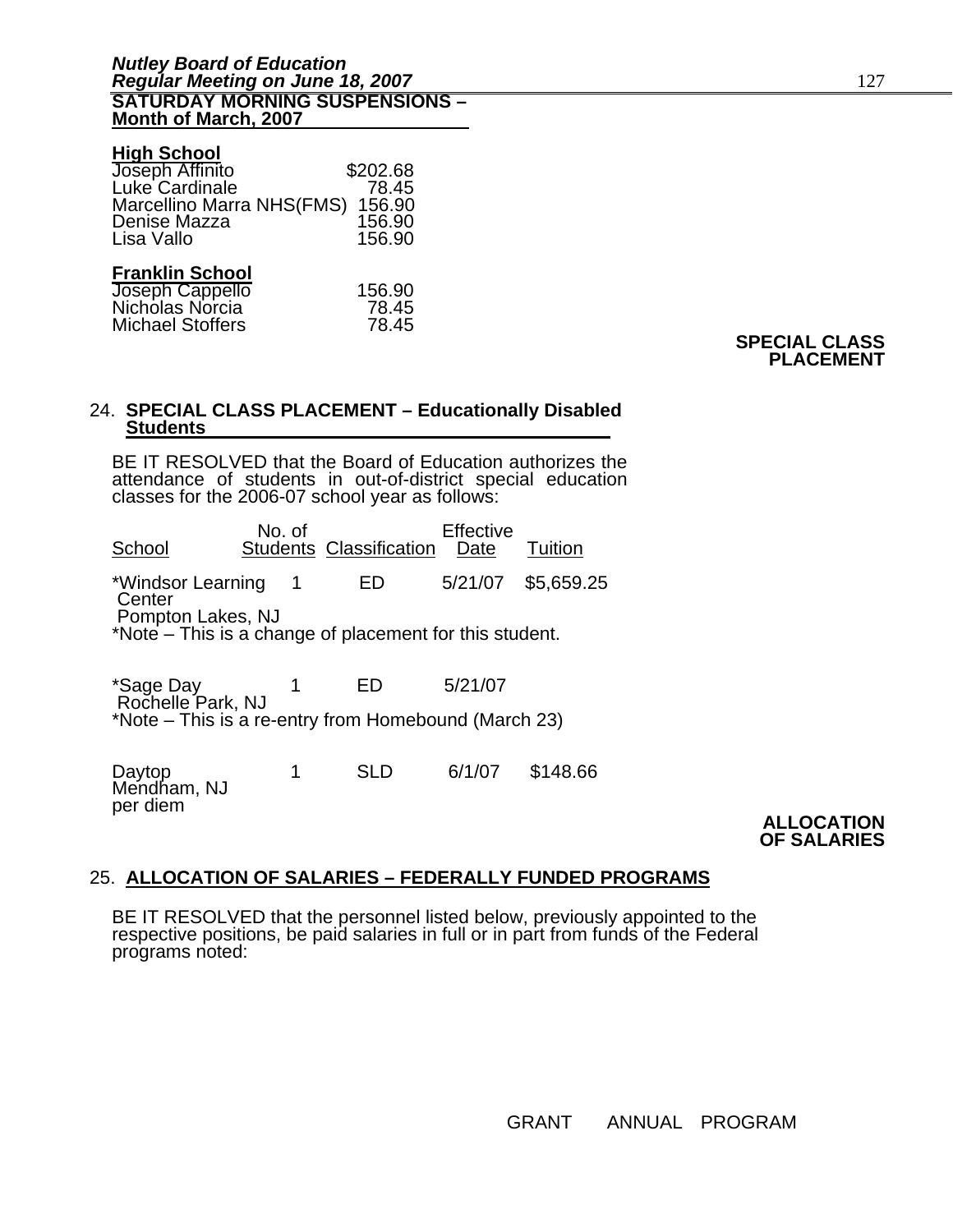|              | <b>Nutley Board of Education</b><br>Regular Meeting on June 18, 2007 |                 |               |               |                | 128 |
|--------------|----------------------------------------------------------------------|-----------------|---------------|---------------|----------------|-----|
| <b>GRANT</b> | <b>NAME</b>                                                          | <b>POSITION</b> | <b>SALARY</b> | <b>SALARY</b> | <b>PERCENT</b> |     |
| Title I      | D. Contreras                                                         | Teacher         | 20,670.00     | 53,000.00     | 39%            |     |
| <b>NCLB</b>  | E. Fierro                                                            | Teacher         | 10,810.00     | 23,500.00     | 46%            |     |
|              | C. Lynch                                                             | <b>Teacher</b>  | 7,800.00      | 52,000.00     | 15%            |     |
|              | K. Hollywood                                                         | Teacher         | 11,037.00     | 21,225.00     | 52%            |     |
|              | G. Masino                                                            | <b>Teacher</b>  | 16,500.00     | 55,000.00     | 30%            |     |
|              | D. Cleary                                                            | <b>Teacher</b>  | 25,621.81     | 82,651.00     | 31%            |     |
|              | D. Giangeruso                                                        | <b>Stipend</b>  | 1,000.00      | 1,000.00      | 100%           |     |
|              | D. Giangeruso                                                        | Secretary       | 6,312.00      | 52,600.00     | 12%            |     |
|              |                                                                      | <b>TOTAL</b>    | 99,750.81     |               |                |     |
| Title II A   | K. Cerniglia                                                         | Teacher         | 21,275.00     | 57,500.00     | 37%            |     |
| <b>NCLB</b>  | F. Groeling                                                          | <b>Teacher</b>  | 21,725.00     | 43,450.00     | 50%            |     |
|              | J. Nolasco                                                           | <b>Teacher</b>  | 21,620.00     | 47,000.00     | 46%            |     |
|              | D. Contreras                                                         | <b>Teacher</b>  | 540.48        | 540.48        | 100%           |     |
|              | L. Rubinstein                                                        | Teacher         | 540.48        | 540.48        | 100%           |     |
|              | C. Cullari                                                           | <b>Teacher</b>  | 540.48        | 540.48        | 100%           |     |
|              | C. Jousset                                                           | <b>Teacher</b>  | 540.48        | 540.48        | 100%           |     |
|              | D. Holland                                                           | Teacher         | 540.48        | 540.48        | 100%           |     |
|              | S. Holly                                                             | Teacher         | 540.48        | 540.48        | 100%           |     |
|              | C. Osieja                                                            | Teacher         | 540.48        | 540.48        | 100%           |     |
|              | K. Smyth                                                             | Teacher         | 540.48        | 540.48        | 100%           |     |
|              | M. McKenzie                                                          | Teacher         | 540.48        | 540.48        | 100%           |     |
|              | R. Olivo                                                             | <b>Teacher</b>  | 540.48        | 540.48        | 100%           |     |
|              | D. Ferraro                                                           | <b>Teacher</b>  | 540.48        | 540.48        | 100%           |     |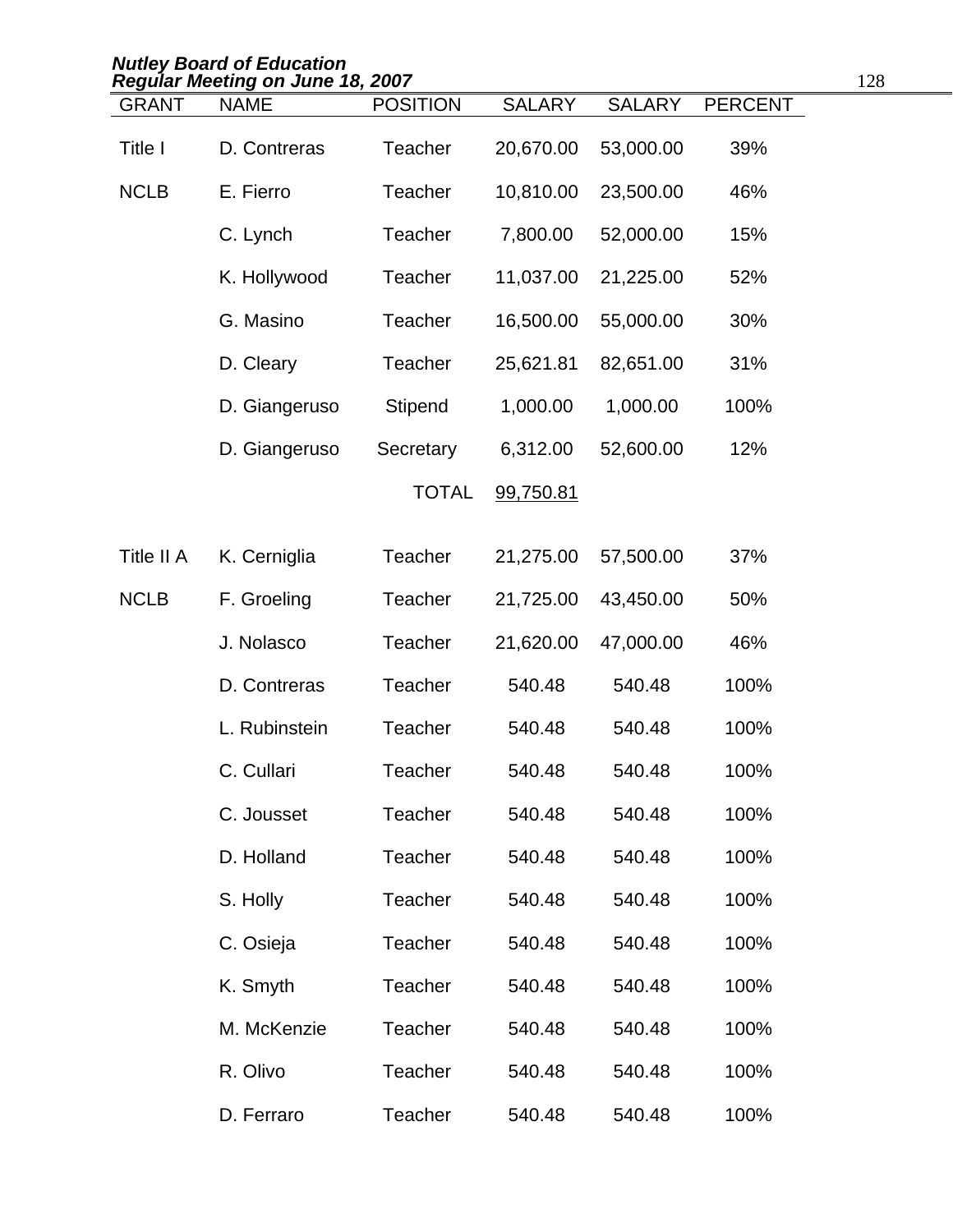|                 | C. Gurney         | Teacher                      | 540.48           | 540.48    | 100% |
|-----------------|-------------------|------------------------------|------------------|-----------|------|
|                 | H. Moscaritola    | Teacher                      | 540.48           | 540.48    | 100% |
|                 | S. Zaros          | <b>Teacher</b>               | 540.48           | 540.48    | 100% |
|                 | M. Shahinian      | Teacher                      | 540.48           | 540.48    | 100% |
|                 | L. Venezia        | Teacher                      | 540.48           | 540.48    | 100% |
|                 | K. Beckmeyer      | <b>Teacher</b>               | 540.48           | 540.48    | 100% |
|                 | J. Freedman       | Teacher                      | 540.48           | 540.48    | 100% |
|                 | <b>B.</b> Masullo | Teacher                      | 540.48           | 540.48    | 100% |
|                 |                   | <b>TOTAL</b>                 | <u>74,889.12</u> |           |      |
| Title III       | K. Rusert         | <b>Teacher</b>               | 10,823.00        | 27,750.00 | 39%  |
| <b>NCLB</b>     |                   | <b>TOTAL</b>                 | 10,823.00        |           |      |
| Title V         | N. Ferrara        | Stipend                      | 3,000.00         | 3,000.00  | 100% |
| <b>NCLB</b>     |                   | <b>TOTAL</b>                 | 3,000.00         |           |      |
| <b>IDEA - B</b> | K. Chasmar        | Physical<br><b>Therapist</b> | 60,320.00        | 60,320.00 | 100% |
|                 | M. Paterno        | Aide                         | 17,900.00        | 17,900.00 | 100% |
|                 | <b>B.</b> Polito  | Aide                         | 19,900.00        | 19,900.00 | 100% |
|                 | <b>B.</b> Sarno   | Aide                         | 19,400.00        | 19,400.00 | 100% |
|                 | L. Tucci          | Aide                         | 26,800.00        | 26,800.00 | 100% |
|                 | M. Ferinde        | Aide                         | 17,000.00        | 17,000.00 | 100% |
|                 | N. Meola          | Aide                         | 19,900.00        | 19,900.00 | 100% |
|                 |                   | <b>TOTAL</b>                 | 181,220.00       |           |      |
| <b>IDEA</b>     | C. Marra          | Teacher                      | 18,459.00        | 43,950.00 | 42%  |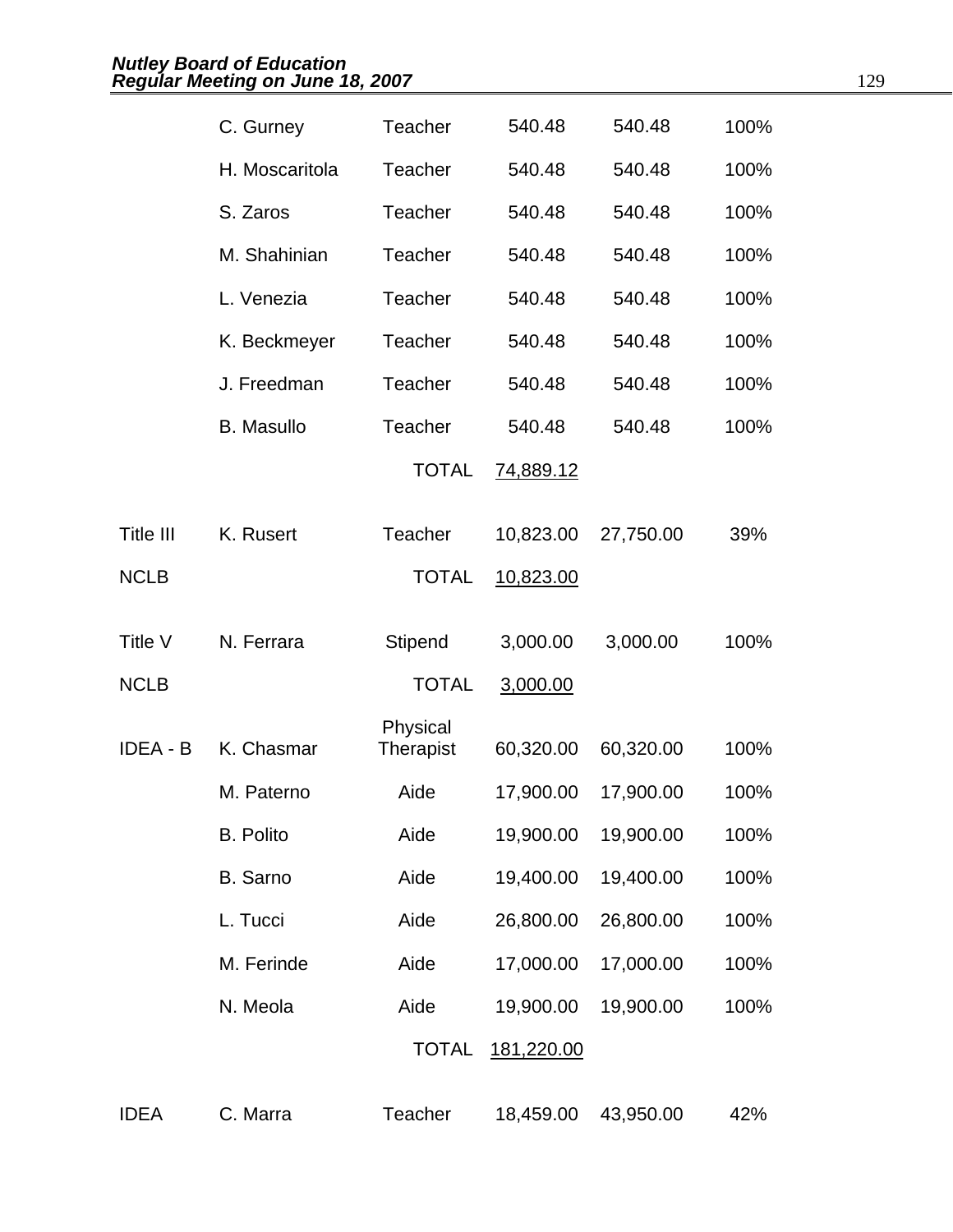PRESCH. K. Homyak Aide 17,000.00 17,000.00 100%

> TOTAL 35,459.00

GRAND TOTAL 405,141.93

### **BUSINESS ADMINISTRATOR/** *BUSINESS ADMINISTRATOR/* **BOARD SECRETARY'S RESOLUTIONS** RESOLUTIONS

Trustee Alamo moved, Trustee Casale seconded, a motion that the Board approves the Board Secretary Resolutions numbers 1 through 5, 8 through 19 and 23 through 33.

Resolutions 1 through 5, 8 through 19 and 23 through 33 were approved by roll call vote with the following exceptions:

Trustees Casale, Frannicola and Moscaritola voted "No" on Resolution 23 – Approval of Food Service Management Company.

### 1. **SECRETARY & TREASURER'S REPORT**

BE IT RESOLVED that the Board of Education approves the acknowledgement and acceptance of the reports of the Board Secretary (Appendix A) and Treasurer of School Monies (Appendix B) for the period of May 31, 2007.

### 2. **CERTIFICATION OF MAJOR ACCOUNT FUND STATUS**

BE IT RESOLVED that pursuant to NJAC 6A:23-2.11(c) 4, the<br>Nutley Board of Education certifies that as of May 31, 2007,<br>after review of the Secretary's monthly financial report<br>(Appropriations section) and upon consultation NJAC 6A:23-2.11(b) and that sufficient funds are available to meet the district's financial obligations for the remainder of the fiscal year. (Major funds are General Fund, Capital Outlay and<br>Debt Service.)

### 3. **BILLS AND MANDATORY PAYMENTS MANDATORY C**

BE IT RESOLVED that the Board of Education approves the payment of bills and mandatory payments dated June 19, 2007 in the total amount of \$5,047,069.63 (Appendix C).

**BOARD** 

## **SECY. & TREAS. A**

### **CERTIFICATION<br>MAJOR ACCOUNT FUND STATUS**

**BILLS & PAYMENTS**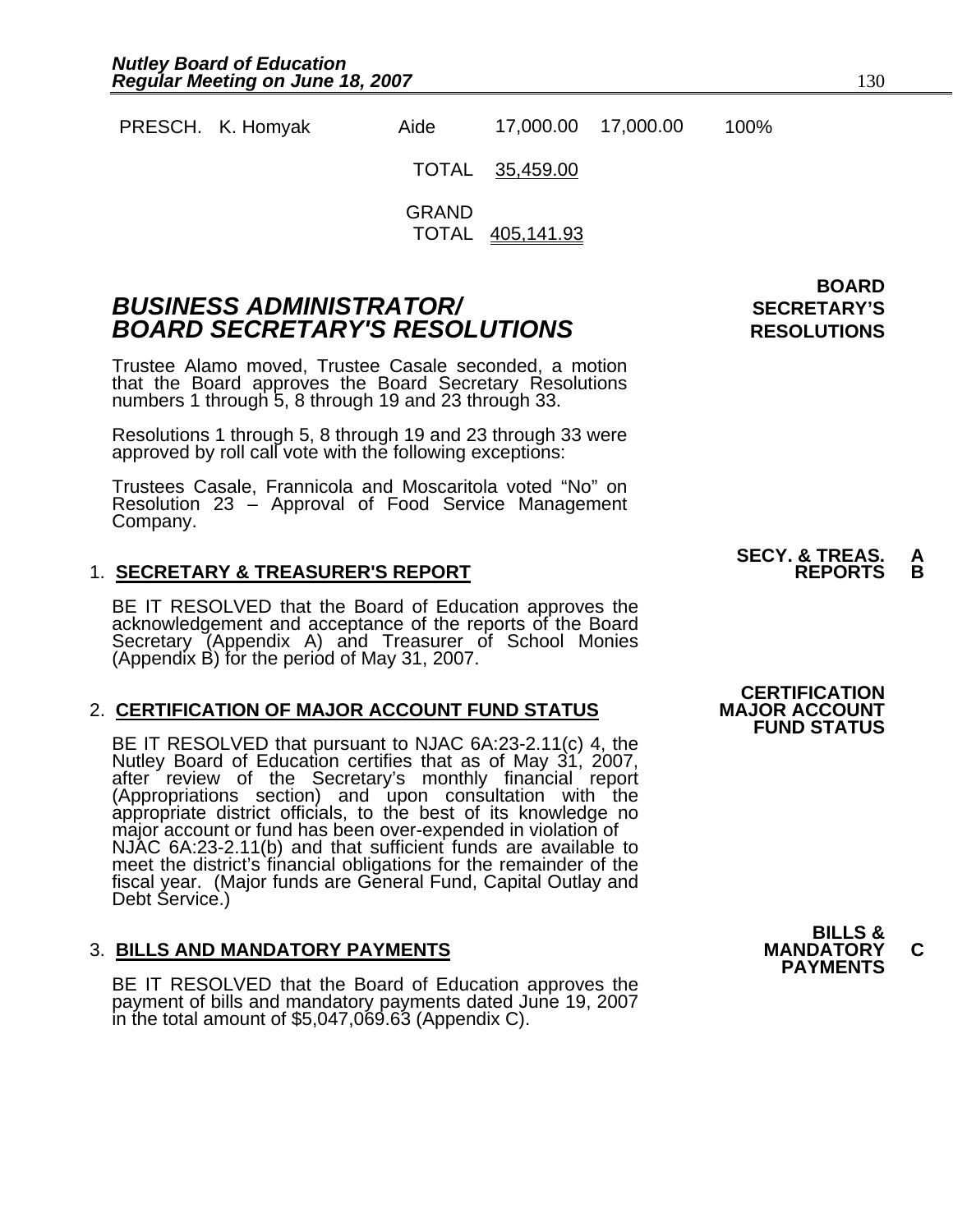### 4. **REQUESTS FOR USE OF SCHOOL BUILDINGS AND USE OF BUILDINGS D**

BE IT RESOLVED that the Board of Education approves the requests for the use of school buildings and grounds (Appendix D), that conform to the rules and regulations set by the Board of Education.

5. **TRANSFER SCHEDULE**<br>**BE IT RESOLVED that the Board of Education approves, in SCHEDULE**<br>**BE IT RESOLVED that the Board of Education approves, in** compliance with NJAC 6A:23-2.11(c)3ii, and NJSA 18A:22-8-1, the transfers in the 2006-07 budget dated May 31, 2007 in the amount of \$93,465.39 as appended (Appendix E).

### 6. **REAPPOINTMENT – Superintendent of Schools – Mr. Joseph Zarra**

Trustee Del Tufo moved, and Trustee Casale seconded, the following resolution. Upon being put to a roll call vote the resolution was approved with the following exception:

1. President Olivo, Trustees Moscaritola and Frannicola abstained.

BE IT RESOLVED that the Board of Education approves the reappointment of Mr. Joseph Zarra as Superintendent of Schools, for the period July 1, 2007 through June 30, 2008, and

BE IT FURTHER RESOLVED that the Board approves the salary and the terms and conditions of the agreement for Mr.<br>Joseph Zarra in the amount of \$184,000 for school years 2007-08 and 2008-2009.

#### **`**  7. **REAPPOINTMENT – Manager of Buildings & Grounds – ` TABLED Mr. Philip Nicolette**

BE IT RESOLVED that the Board of Education approves the reappointment of Mr. Philip Nicolette as Manager of Buildings & Grounds, for the period July 1, 2007 through December 31, 2007, and

BE IT FURTHER RESOLVED that the Board approves the salary in the amount of \$83,813.00 (pro-rated) plus longevity of \$2,000 (prorated) and a Stipend-Security of \$5,000.00 prorated.

## **GROUNDS AND GROUNDS**

### **REAPPOINT SUPERINTENDENT**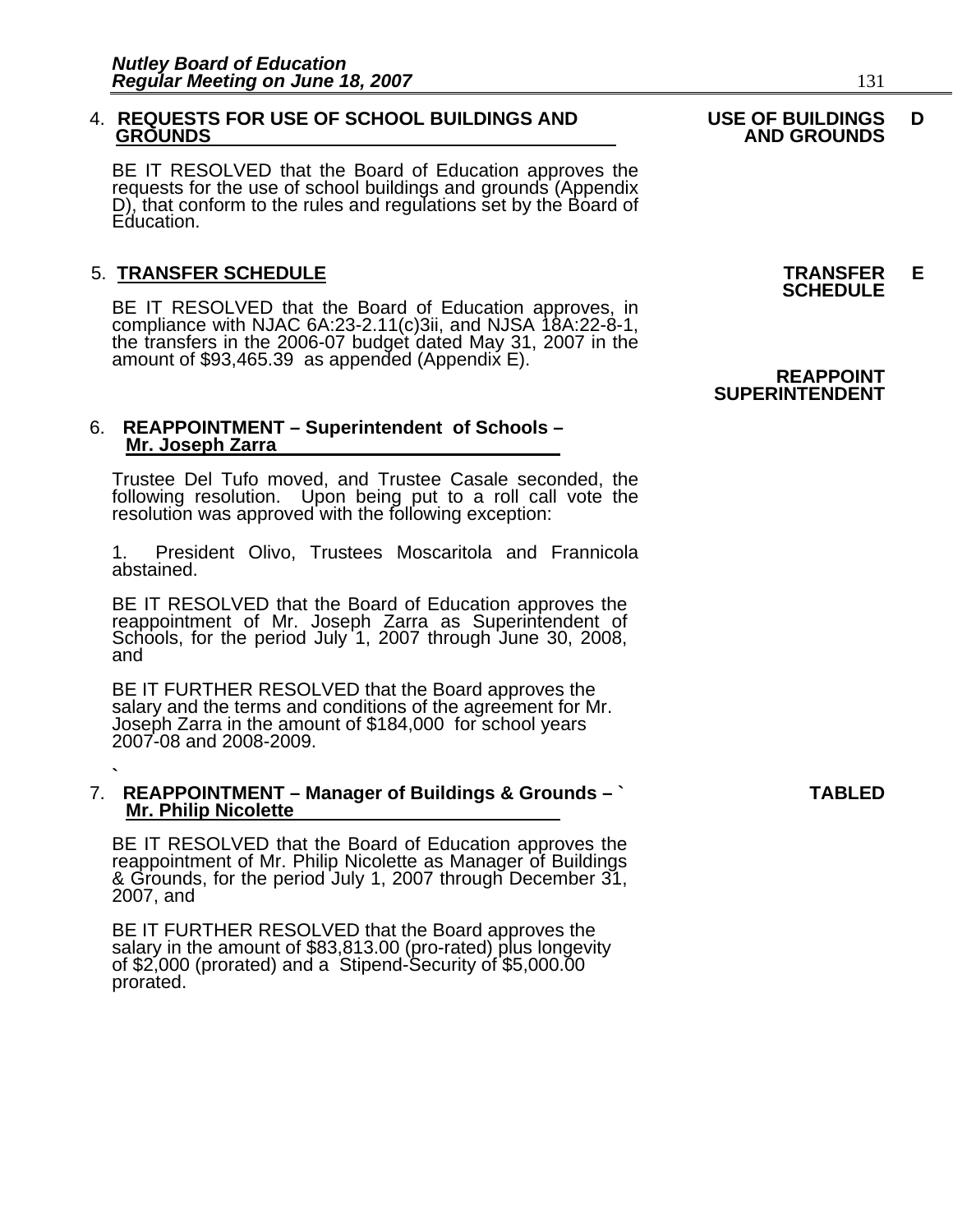### **ADOPTION OF POLICY 2<sup>ND</sup> READING F**

### 8. **ADOPTION OF POLICY (Second Reading)**

BE IT RESOLVED that the Board of Education adopts the following policies (second reading) on file in the Business Office (Appendix F):

| Policy #5600                         | <b>Public Discipline</b> |
|--------------------------------------|--------------------------|
| Regulation #R-5600 Public Discipline |                          |

Policy #5610 Suspension Regulation #R-5610 Suspension

Policy #5620 Expulsion

Regulation #R-5620 Expulsion Procedures - Abolished

# **POLICY 1<sup>ST</sup> READING H**

### 9. **ADOPTION OF POLICIES (First Reading)**

BE IT RESOLVED that the Board of Education adopts the following policies (first reading) on file in the Business Office (Appendix H):

| <b>ByLaws</b> | 0147      | <b>Board Member Travel Expenses</b>         |
|---------------|-----------|---------------------------------------------|
| <b>ByLaws</b> | 0147      | Appendix A - Board Member Travel            |
| Policy        | 2415.20   | No Child Left Behind Complaints             |
| Regulation    | R 2415.20 | No Child Left Behind Complaints             |
| Policy        | 3440      | <b>Travel Expenses</b>                      |
| Regulation    | R 3440    | <b>Travel Expenses</b>                      |
| Policy        | 4440      | <b>Travel Expenses</b>                      |
| Regulation    | R 4440    | <b>Travel Expenses</b>                      |
| Policy        | 5305      | <b>Health Services Personnel</b>            |
| Policy        | 5306      | <b>Health Services to NonPublic Schools</b> |
| Regulation    | R 5306    | <b>Health Services to NonPublic Schools</b> |
| Policy        | 5307      | <b>Nursing Services Plan</b>                |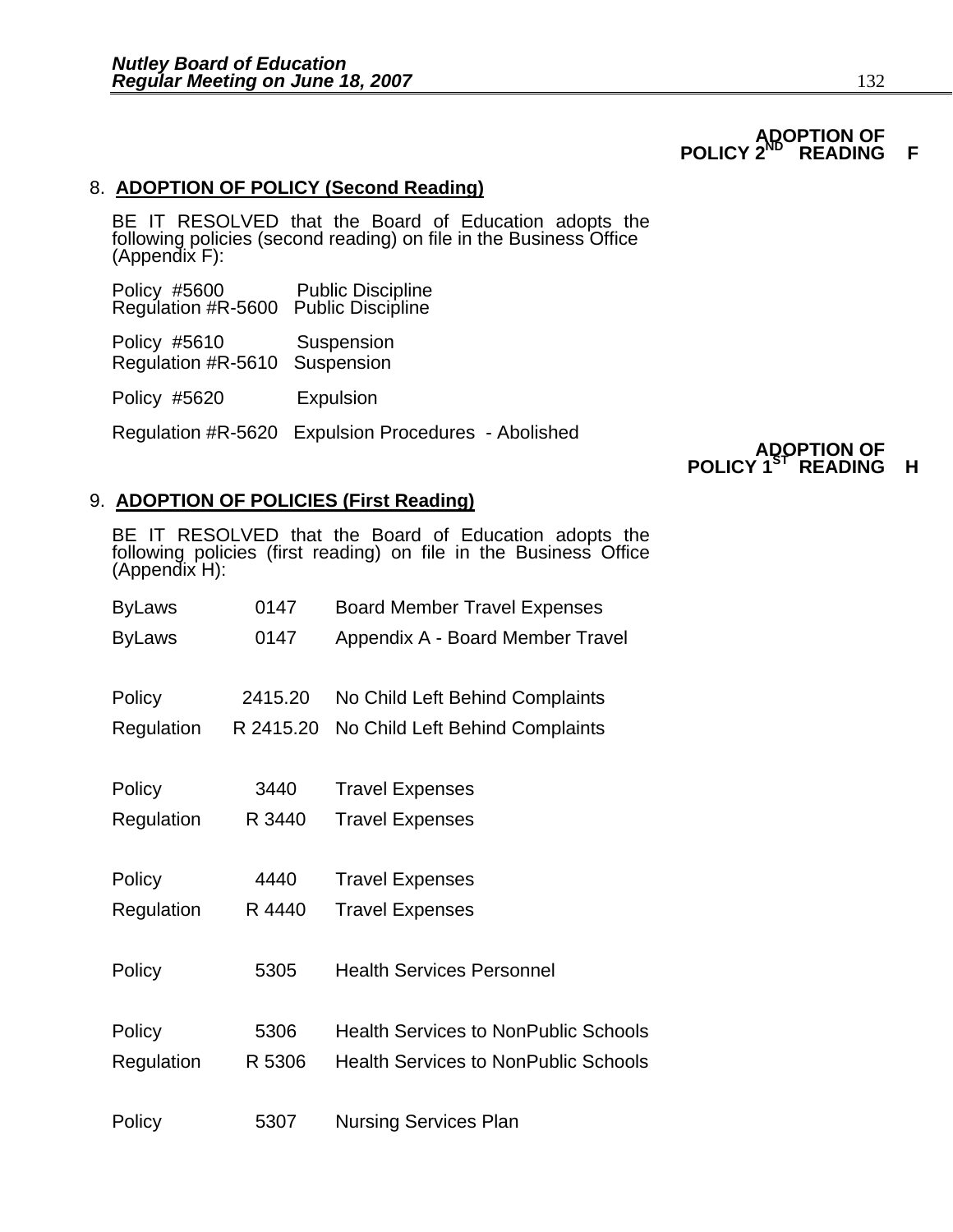| Policy     | 5308   | <b>Pupil Health Records</b> |
|------------|--------|-----------------------------|
| Regulation | R 5308 | <b>Pupil Health Records</b> |
|            |        |                             |
| Policy     | 5310   | <b>Health Services</b>      |
| Regulation | R 5310 | <b>Health Services</b>      |
|            |        |                             |
| Policy     | 5332   | Do Not Resuscitate          |
|            |        |                             |
| Policy     | 5335   | <b>Treatment of Asthma</b>  |

### **JOINT TRANSPORTATION AGREEMENT**

### 10. **JOINT TRANSPORTATION AGREEMENT- Belleville Board of Education**

BE IT RESOLVED, That the Nutley Board of Education approve a Joint Transportation Agreement with the Belleville Board of Education to provide transportation for two special<br>education students from Belleville to ECLC, Chatham, NJ on Nutley bus route #12 effective July 1, 2007 through July 31, 2007 at a cost per diem of \$69.75.\* (Subject to approval of the County Superintendent of Schools.)

\*An additional charge of \$10 per diem will be added for each additional student on an established route.

**NCLB GRANT AGREEMENT** 

### 11. **NCLB GRANT AMENDMENT APPLICATION**

BE IT RESOLVED that the Board of Education approves the amendment application for the fiscal year 2007 NCLB Grant.

 **APPROVE PARTIAL PAY TRU-VAL ELECTRIC CORP.** 

## 12. **APPROVAL OF PARTIAL PAYMENT TO TRU-VAL ELECTRIC CORP.**

BE IT RESOLVED that the Board of Education approves partial payment in the amount of \$42,982.80 to Tru-Val Electric Corp. for the Franklin Middle School Additions and Alterations Project<br>as per the recommendation of the Board's architect and construction manager.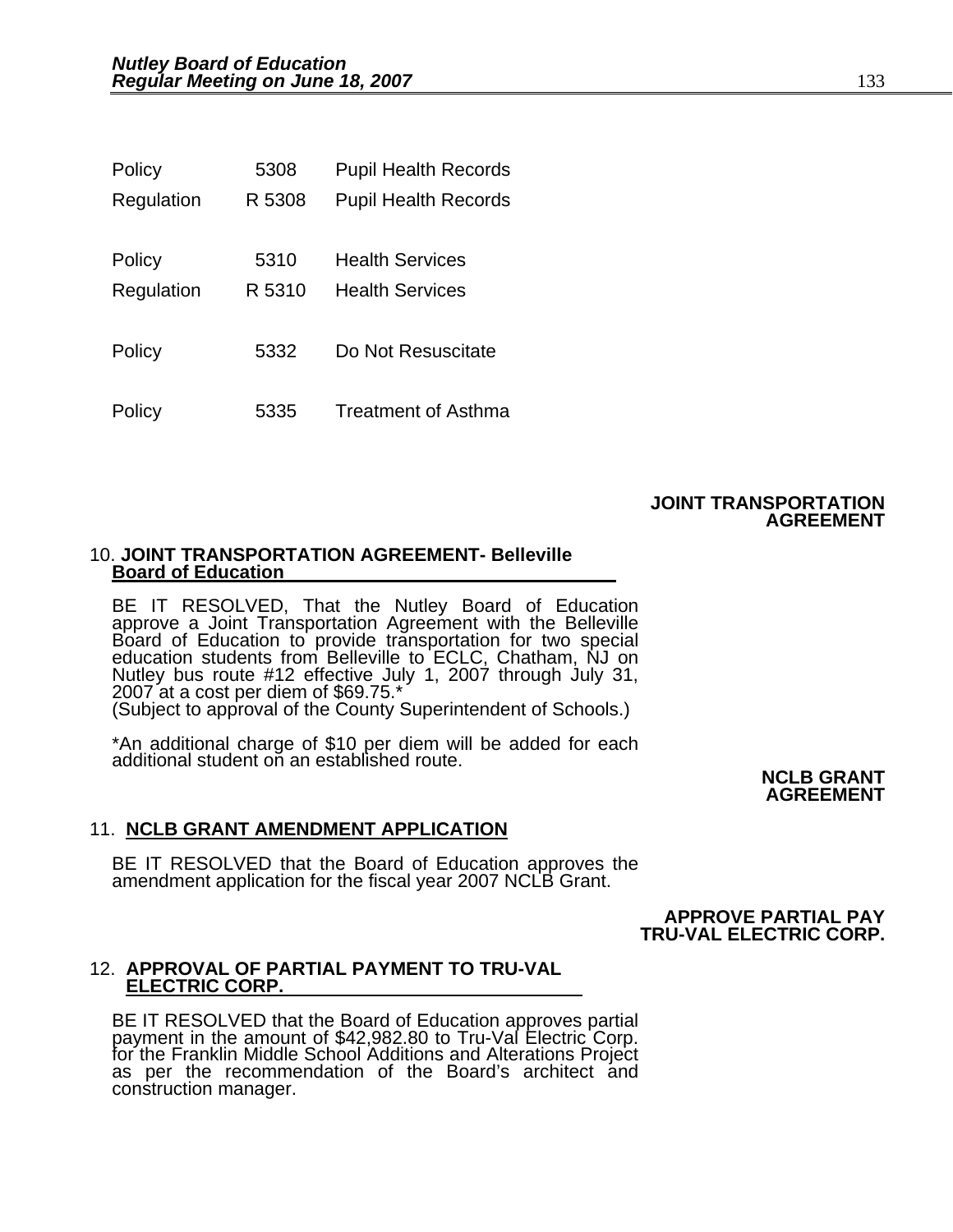### **APPROVE PARTIAL PAY A. PFLUGH, INC.**

### 13. **APPROVAL OF PARTIAL PAYMENT TO A. PFLUGH, INC.**

BE IT RESOLVED that the Board of Education approves partial payment in the amount of \$34,103.39 to A. Pflugh, Inc. for the<br>Franklin Middle School Additions and Alterations Project as per<br>the recommendation of the Board's architect and construction manager.

### **APPROVE PARTIAL PAY BILL LEARY**

## 14. **APPROVAL OF PARTIAL PAYMENT TO BILL LEARY AIR CONDITIONING & HEATING**

BE IT RESOLVED that the Board of Education approves partial<br>payment in the amount of \$21,660.00 to Bill Leary Air Conditioning & Heating for the Franklin Middle School Additions and Alterations Project as per the recommendation of the Board's architect and construction manager.

#### **APPROVE PARTIAL PAY CHANREE CONSTRUCTION CO.**

## 15. **APPROVAL OF PARTIAL PAYMENT TO CHANREE CONSTRUCTION CO.**

BE IT RESOLVED that the Board of Education approves partial payment in the amount of \$418,935.44 to Chanree Construction Co. for the Franklin Middle School Additions and Alterations Project as per the recommendation of the Board's architect and construction manager. **APPROVE** 

### 16. **APPROVAL OF PAYMENT**

BE IT RESOLVED that the Board of Education approves the payments to the following individuals in the amounts owed to them for opting out of their insurance coverage.

| <b>Name</b>                  | <b>Amount</b> |
|------------------------------|---------------|
| Bolcato, Donna               | \$1,083.30    |
| Fochesato, Frank             | 1,083.30      |
| Frost Guzzo, Jane            | 1,083.30      |
| Groeling, Flavia             | 1,083.30      |
| <b>Hill Trovato, Hillary</b> | 1,083.30      |
| Ippolito, Doretta            | 1,083.30      |
| Jernick, Linda               | 1,083.30      |
| Mozeika, Stephanie           | 1,083.30      |
| Santoriello, Rosa            | 1,083.30      |
| Stoffers, Michael            | 1,083.30      |
| Rizzi, Michele               | 1,083.30      |
| Zarra, Donna                 | 1,083.30      |

**PAYMENT**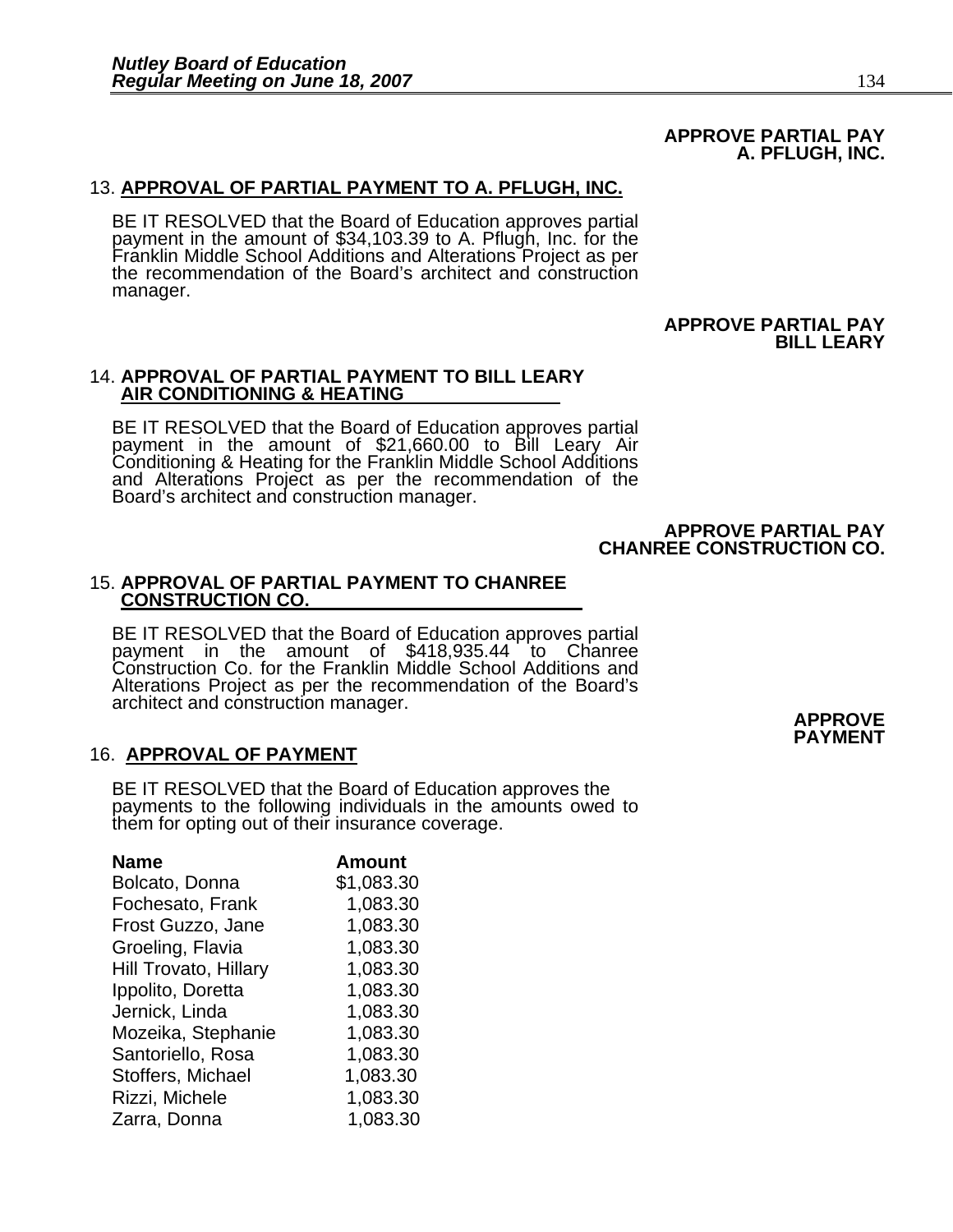### 17. **REJECT BID FOR LEAD PAINT ABATEMENT/SIGNAGE REPLACEMENT**

WHEREAS, bids for the Lead Paint Abatement/Signage Replacement John H. Walker Middle School were advertised on Wednesday, May 30, 2007 and

WHEREAS, sealed bids were publicly opened and read aloud on June 13, 2007 at 11:00 am in the Nutley Board Office located at 375 Bloomfield Avenue, Nutley, NJ by the Business Administrator/Board Secretary and

WHEREAS, the following bid was received in the following amount:

| <b>Bako Construction</b> | Base Bid: \$396,000        |
|--------------------------|----------------------------|
| Totowa, NJ               | Alternate Bid #1: \$16,400 |

and

WHEREAS the lowest bid substantially exceeds the cost estimates for the goods or services,

NOW THEREFORE BE IT RESOLVED that the Board of Education rejects the bids received according to 18A:18A-22 which states that a board of education may reject all bids if the lowest bid substantially exceeds the cost estimates for the goods or services. **BUS BUS** 

### 18. **BUS BIDS**

WHEREAS, bids for two (2) 2008 Type "B" 24 passenger school buses were advertised on May 25, 2007 and

WHEREAS, sealed bids were publicly opened and read aloud on Wednesday, June 13, 2007, at 11:00 a.m.. in the office of the Business Administrator/Board Secretary and

WHEREAS, bids for two (2) 2008 Type "B" 24 passenger school buses were received in the following amounts:

| American Bus & Coach, LLC<br>Trenton, NJ        | \$91,116.00 |
|-------------------------------------------------|-------------|
| Arcola Sales & Svc. Corp.<br>Carlstadt, NJ      | 89,954.00   |
| Factory Direct Bus Sales, Inc.<br>Spotswood, NJ | 92,570.00   |
| <b>HA DeHart &amp;Son</b><br>Thorofare, NJ      | 90,278.00   |
| Wolfington Body Co. Inc.<br>Hainesport, NJ      | 93,772.00   |
|                                                 |             |

**REJECT BID**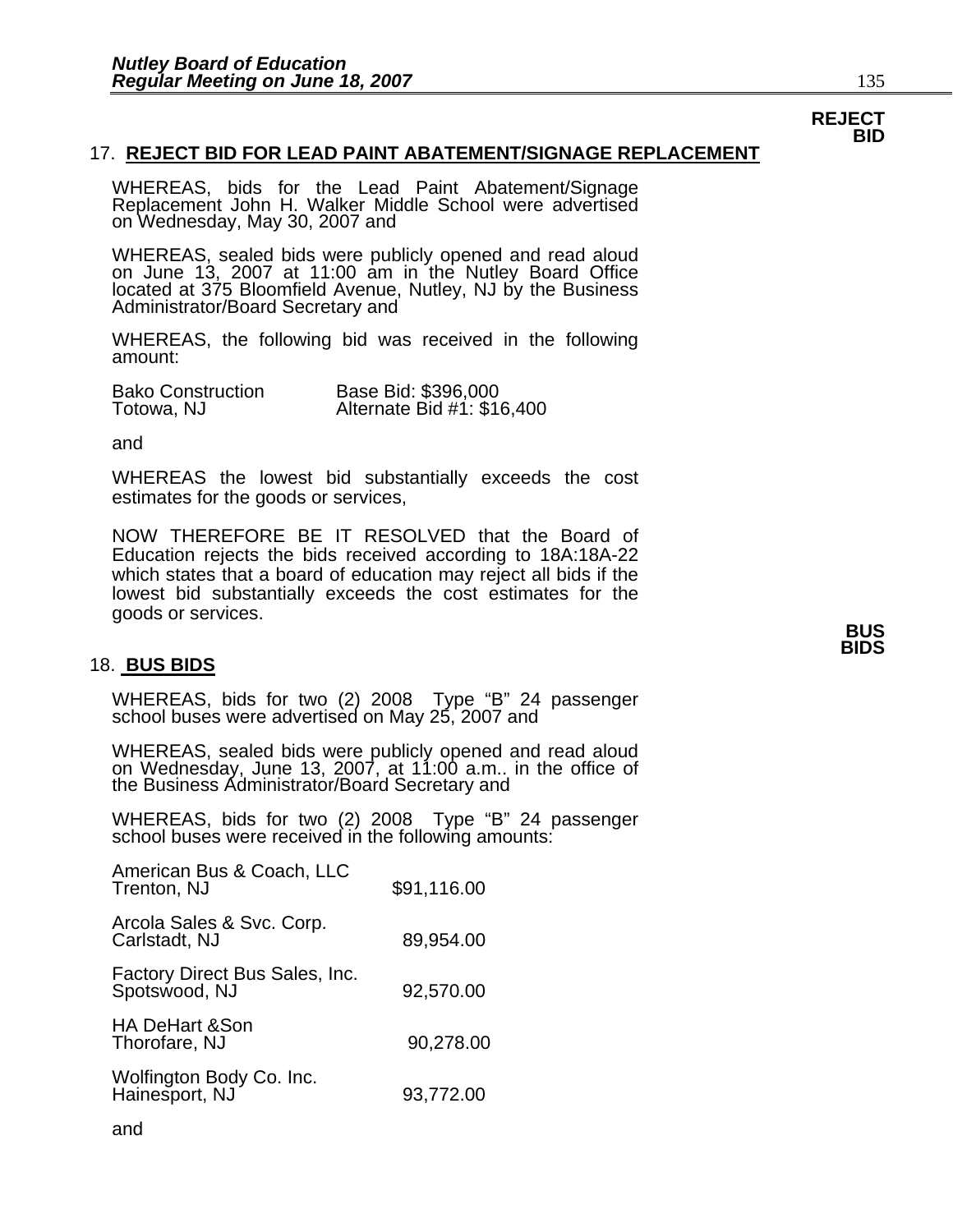WHEREAS, the bid of Arcola Sales & Svc., Corp, Carlstat, NJ meets all specifications, and is therefore the lowest responsible bidder,

NOW, THEREFORE, BE IT RESOLVED that the Board of Education approves the award of a contract for two (2) 2008 Type "B" 24 passenger school buses to Arcola Sales & Svc. Corp., Carlstadt, NJ at their specified price of \$89,954.00.

#### **DEPOSITORY OF SCHOOL FUNDS**

### 19. **DEPOSITORY OF SCHOOL FUNDS – COMMERCE BANK**

BE IT RESOLVED that the Board of Education recognizes the following Commerce Bank Accounts and that the following officers of the various accounts be authorized to sign checks drawn on the accounts.

Board of Education Agency Account – 3452165531

| <b>Primary Signatory</b> |    | <b>Alternate Signatory</b> |  |
|--------------------------|----|----------------------------|--|
| Robert A. Green, Jr.     | nr | Michael DeVita             |  |
| and                      |    |                            |  |

Board of Education Raider Account – 3452165221

Primary Signatory **Alternate Signatory** Joseph Piro or Greg Catrambone and Linda Jernick

Jean Unglaub

### Board of Education Referendum Account – 3452165574

Authorized to wire funds Robert A. Green, Jr. Michael DeVita

#### **ACCEPTANCE OF DONATION**

### 20. **ACCEPTANCE OF DONATION**

Trustee Alamo moved, and Trustee Casale seconded, the following resolution. Upon being put to a roll call vote the resolution was unanimously approved.

BE IT RESOLVED that the Board of Education approves the acceptance of memorial donations of \$7,141 in honor of Yantacaw student Samantha Ahn.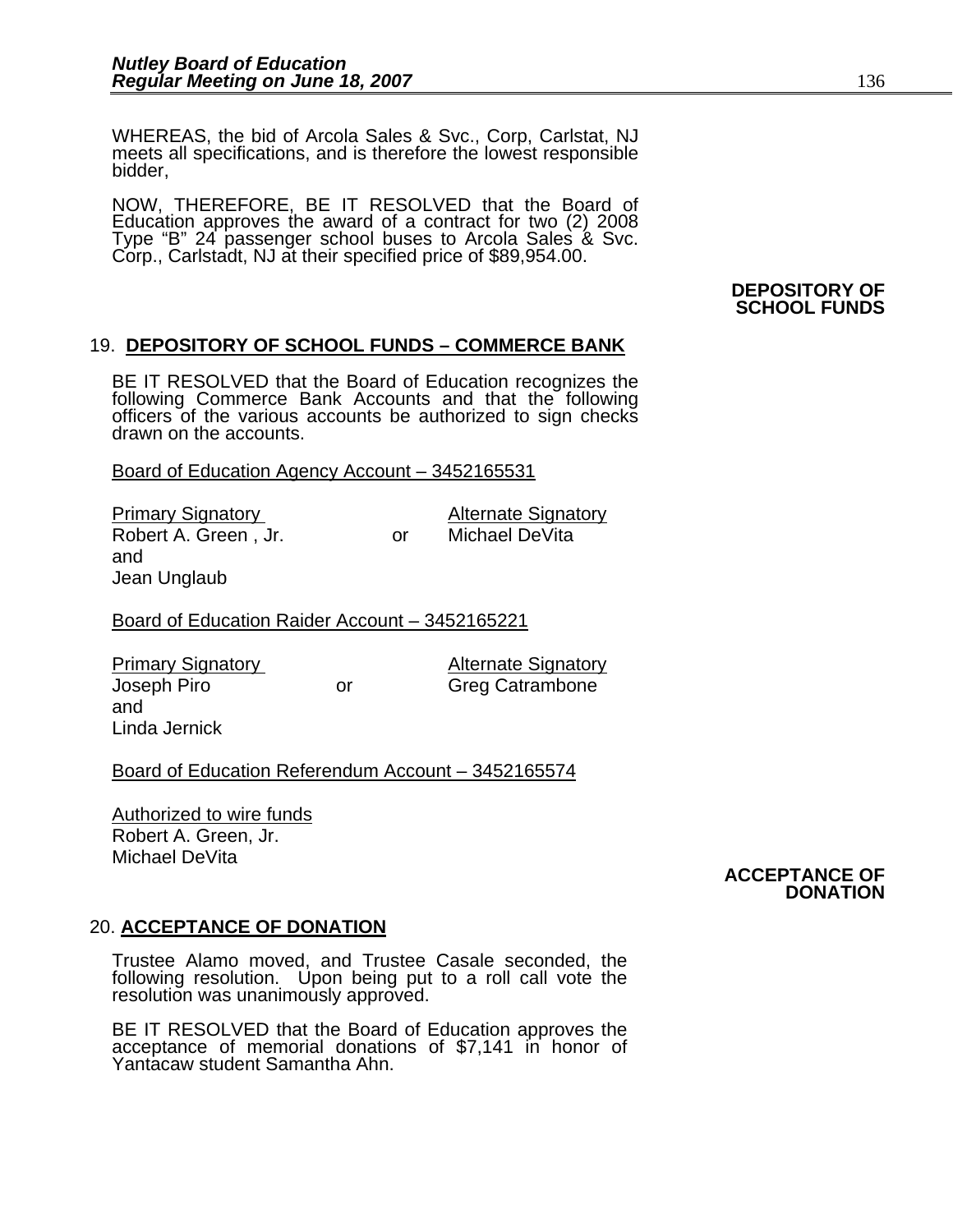### 21. **ACCEPTANCE OF DONATION**

Trustee Frannicola moved, and Trustee Kuchta seconded, the following resolution. Upon being put to a roll call vote the resolution was unanimously approved.

BE IT RESOLVED that the Board of Education approves the acceptance of a donation from the NEA Foundation in the amount of \$5,000.

### 22. **ACCEPTANCE OF DONATION**

Trustee Kuchta moved, and Trustee Casale seconded, the following resolution. Upon being put to a roll call vote the resolution was unanimously approved.

BE IT RESOLVED that the Board of Education approves the acceptance of donations from the Ferraro Foundation for Science and the Disabled, Inc. in the following amounts:

\$475.00 for the Edpack Reading Program

\$500.00 for the Capt. Gerald & Mary Ferraro Memorial Grant **APPROVAL OF** 

### **ACCEPTANCE OF DONATION**

**ACCEPTANCE OF** 

**DONATION** 

### **FOOD SERVICE MANAGEMENT**

### 23. **APPROVAL OF FOOD SERVICE MANAGEMENT COMPANY**

BE IT RESOLVED that the Nutley Board of Education (herein referred to as the Local Education Agency) approve Dowling Food Service Management, Inc. (herein referred to as the Food Service Management Company) as its Food Service Management Company for the 2007/2008 school year.

BE IT FURTHER RESOLVED that the Food Service Management Company shall receive, in addition to the costs of operation, a fee of \$.0525 per reimbursable meal and meal equivalent to compensate the Food Service Management Company for administrative and management costs. This fee shall be billed monthly as a cost of operation. The School Food Authority guarantees the payment of such costs and fee to the Food Service Management Company.

BE IT FURTHER RESOLVED that total meals are calculated by adding reimbursable meal pattern meals (breakfast, lunch and after school snack meals) served and meal equivalents. The number of School Breakfast Program, After School Snack Program, and National School Lunch program meals served to<br>the children shall be determined by actual count. Cash<br>receipts, other than from Sales of National Lunch Program and<br>School Breakfast Program meals and After Schoo Program meals served to the children, shall be divided by \$1.00 to arrive at an equivalent meal count.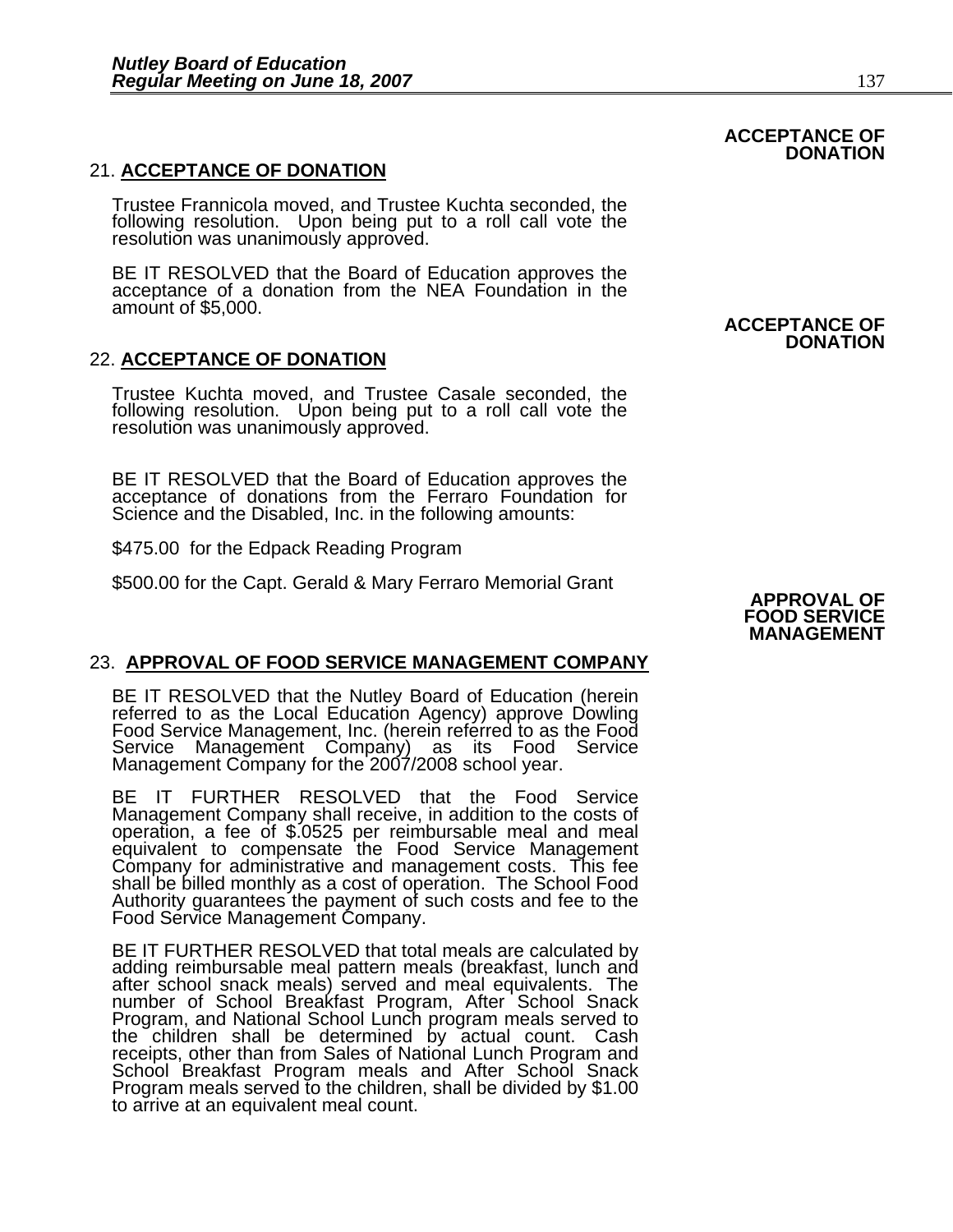BE IT FURTHER RESOLVED that the per meal management fee of \$.0525 will be multiplied by total meals.

BE IT FURTHER RESOLVED that the Food Service Management Company guarantees the Local Education Agency a minimum profit of three hundred fifteen thousand dollars (\$315,000.00), before employee compensation, benefits and payroll taxes for the school year 2007/2008. This guarantée is contingent upon the guarantee requirements as<br>stated below.

Proposed pricing schedule as per RFP

Proposed staffing schedule as per RFP

District will have the number of feeding days as stated in the RFP

District's enrollment and ADA will be at the levels as stated in the RFP

There will be no limitations on the sale of menu items and a la carte items except that they meet State and District Nutrition Policies

Equipment and repairs will be paid by the District

### **THERAPEUTIC SCHOOL FOOD SERVICE AGREEMENT**

### 24. **THERAPEUTIC SCHOOL FOOD SERVICE AGREEMENT - 2007-08 School Year**

BE IT RESOLVED that the Board of Education approves the Food Service Agreement with the Therapeutic School at Community Health Care Network, Inc., Belleville, NJ for the 2007-08 school year.

> **CHILD DEVELOPMENT FOOD SERVICE AGREEMENT**

### 25. **CHILD DEVELOPMENT CENTER FOOD SERVICE AGREEMENT - 2007-08 School Year**

BE IT RESOLVED that the Board of Education approves the Food Service Agreement with the Child Development Center, Bloomfield, NJ for the 2007-08 school year.

### 26. **CAFETERIA PRICES - 2007-08 School Year**

BE IT RESOLVED that the Board of Education approves the cafeteria prices for the 2007-08 school as follows: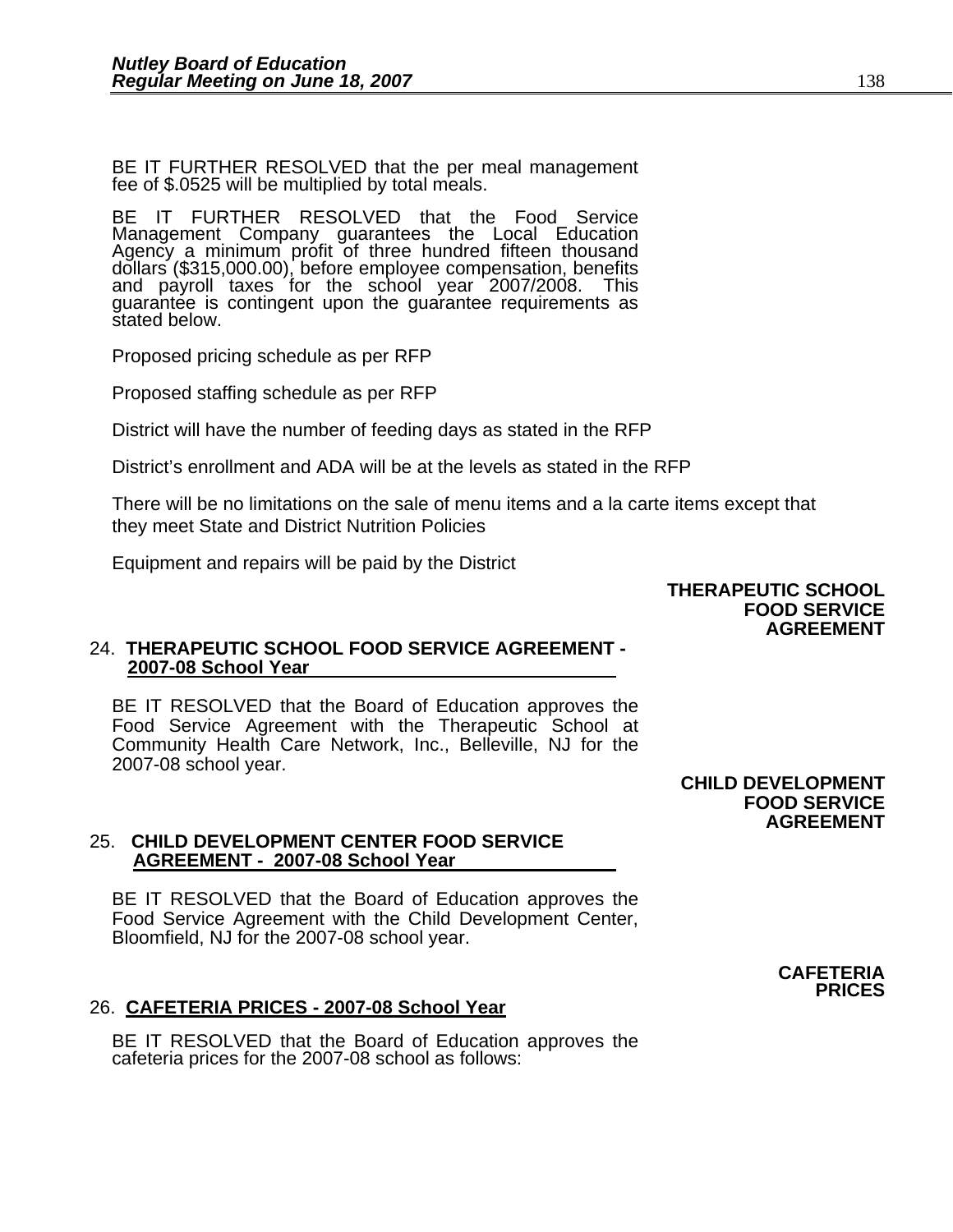| <b>Item</b><br>Type "A" Lunch (Students)   | <b>Price</b>      |                       |
|--------------------------------------------|-------------------|-----------------------|
| <b>Elementary Schools</b>                  | \$2.10            |                       |
| <b>Franklin School</b>                     | 2.25              |                       |
| <b>High School</b>                         | 2.50              |                       |
| Type "A" Lunch (Adults) ALL SCHOOLS        | 3.10              |                       |
| <b>REDUCED PRICE LUNCH - ALL SCHOOLS</b>   | .40               |                       |
| Milk:<br>White<br>Chocolate<br><b>Skim</b> | .60<br>.60<br>.60 | <b>NATIONAL LUNCH</b> |
|                                            |                   | <b>PROGRAM</b>        |

### 27. **NATIONAL SCHOOL LUNCH PROGRAM - 2007-08 School Year**

BE IT RESOLVED that the Board of Education approves its entering into an agreement with the State Department of Education for a continuation of the National School Lunch Program in the Nutley Schools for the 2007-08 school year, and

BE IT FURTHER RESOLVED that the Board of Education hereby designates its Business Administrator/Board Secretary as the person to be responsible for implementing and carrying out the terms of the agreement.<br> **DETERMINING LUNCH** 

## 28. **DETERMINING ELIGIBILITY FOR FREE OR REDUCED PRICED MEALS**

BE IT RESOLVED that the Board of Education approves its conforming with state and federal regulations and hereby agrees to the established policy with respect to determining eligibility for free or reduced price meals, and

BE IT FURTHER RESOLVED that Mr. Robert A. Green, Jr., Business Administrator/Board Secretary shall determine which individual children are eligible for a free or reduced price meal under the established policy, and

BE IT FURTHER RESOLVED that the Secretary/Business Administrator shall cause a notice concerning the provisions for free or reduced lunches to be inserted in a newspaper circulating in the school district.

## **ELIGIBILITY**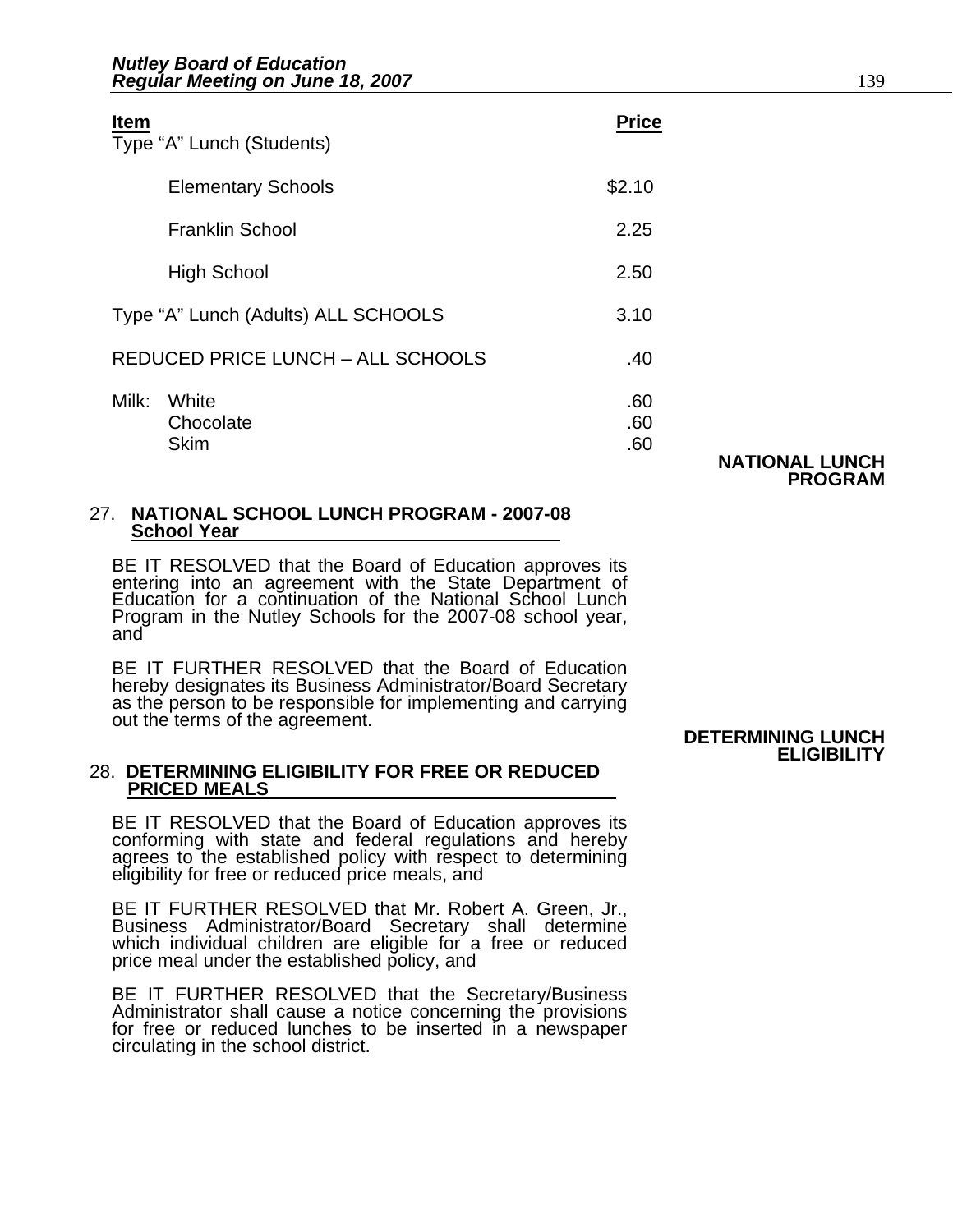### 29. **RENEWAL OF GARBAGE & REFUSE**

WHEREAS, on January 23, 2005 the Board of Education accepted the bid and awarded a contract to Omni Waste Services for garbage & refuse in the Nutley Public School Facilities for the period February 1, 2005 – June 30, 2007, and

WHEREAS, the bid specifications included an option for the Board to seek renewal of the contract for an additional 2 years, in accordance with N.J.S.A. 18A:18A-42, and

WHEREAS, the Board has found the services provided to be effective and efficient, and

WHEREAS, the cost of the new contract will be at a rate increase of 3% from the original contract,

NOW, THEREFORE, BE IT RESOLVED, that the Board authorizes the renewal of the contract for garbage & refuse in the Nutley Public School Facilities with Omni Waste Services for the period July 1, 2007 – June 30, 2009. **STUDENT ACCIDENT** 

### **& ATHLETIC INSURANCE**

### 30. **STUDENT ACCIDENT AND ATHLETIC INSURANCE – School Years 2007-08 & 2008-09**

BE IT RESOLVED that the Board of Education approves Bollinger Co., Short Hills, NJ as the agent for offering voluntary student accident insurance for the 2007-08 and 2008-09 school years, and

BE IT FURTHER RESOLVED that athletic insurance for the 2007-08 and 2008-09 school years be secured from Bollinger Co. on a full excess plan at an annual cost of \$20,676.00, and

BE ALSO FURTHER RESOLVED that the Board of Education approves Mr. Joseph Maurillo of IMAC Insurance Management & Consulting, as broker of record for the student accident insurance for the 2007-08 and 2008-09 school years.

### **ACCEPT EXTRAORDINARY AID**

## 31. **ACCEPTANCE AND APPROPRIATION OF EXTRAORDINARY AID FOR SPECIAL EDUCATION – 2005-2006 SCHOOL YEAR**

BE IT RESOLVED that the Board of Education accepts notice of Extraordinary Aid for special education for the 2005-2006 school year in the amount of \$198,148, and

BE IT FURTHER RESOLVED that this amount be appropriated in the 2006-2007 General Fund Expenditure Budget.

### **RENEWAL OF GARBAGE & REFUSE**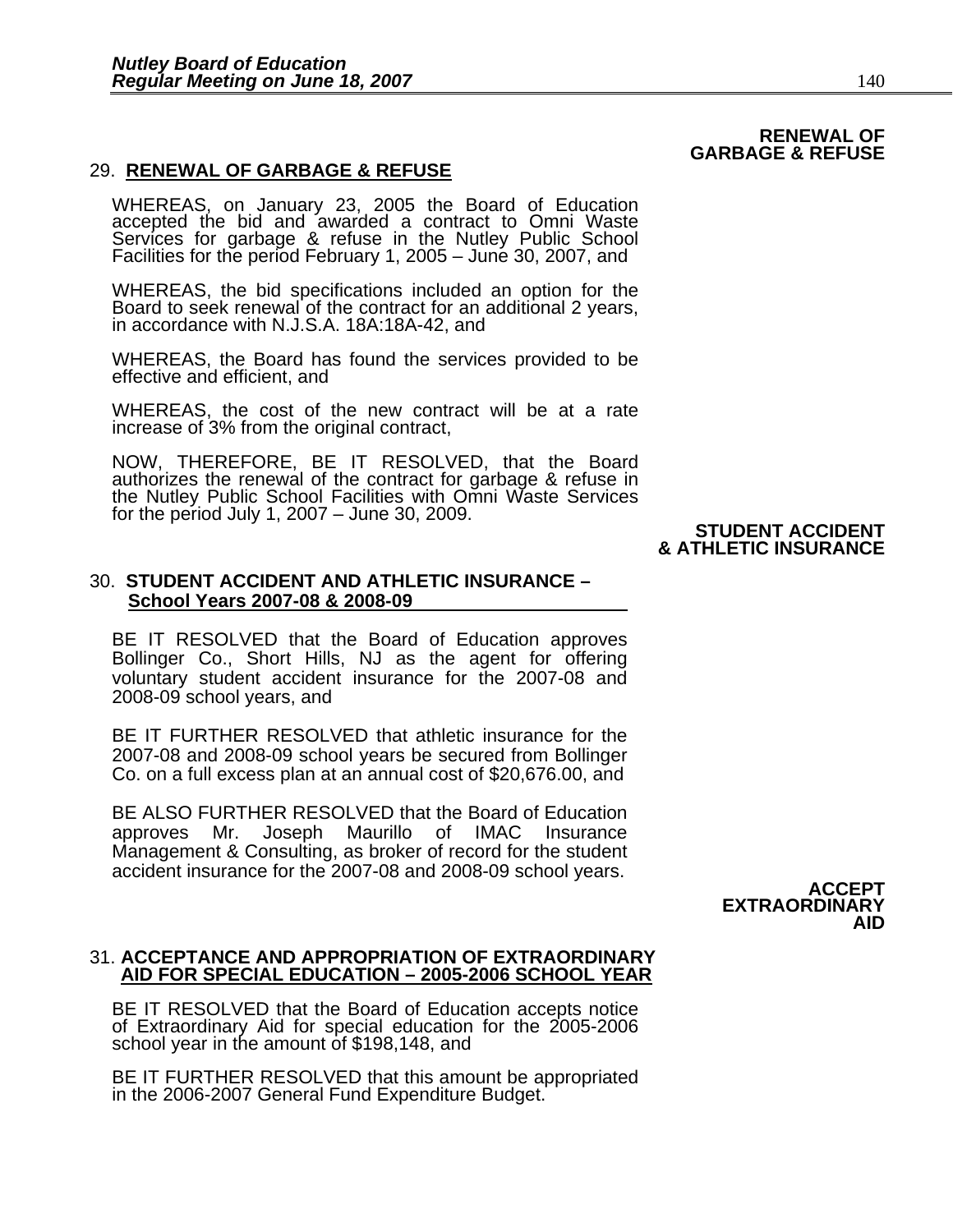### **APPROVE CHANGE ORDERS G**

### 32. **APPROVAL OF CHANGE ORDERS FOR ADDITIONS AND ALTERATIONS TO FRANKLIN MIDDLE SCHOOL**

BE IT RESOLVED that the Board of Education approves the recommendations from DCM Architecture, Inc., our Architect, and Tri-Tech Engineering, our Construction Manager, for the increase/(decrease) for the following change orders on file in the Business Office (Appendix G):

| Change Order - GC-26 | \$3,603.60   |
|----------------------|--------------|
| Change Order - GC-27 | \$7,500.00   |
| Change Order - GC-28 | \$5,559.15   |
| Change Order – GC-29 | \$(4,972.50) |
| Change Order - GC-30 | \$5,800.00   |
| Change Order - GC-31 | \$ 8,855.25  |
| Change Order - GC-32 | \$(1,500.00) |
| Change Order - GC-33 | \$(3,054.17) |
|                      |              |

### **APPROVE PERKINS APPLICATION**

#### 33. **APPROVAL OF SUBMISSION OF APPLICATION - Perkins Secondary Grant**

BE IT RESOLVED that the Board of Education approves submission of application for the Perkins Secondary Grant for the 2007-08 school year in the amount of \$22,861.

### **HEARING OF CITIZENS CITIZENS**

Resident Rory Moore inquired about lights at Radcliffe School and the purchase of a parking lot behind Franklin Middle School.

Resident Barbara Lovejoy expressed her support for the district music program.

Resident Terry Quirk, representative for the Nutley Parent Advocacy Network, addressed the Board and asked if the caution nets would still be present at Washington School and when the façade work would be completed at Washington and Lincoln schools. She also asked when a Special Services Director would be hired. She also inquired about academic questions, the Radcliffe renovations and the staff employment<br>for the gifted and talented program.

Resident Mike Ricionine inquired about ice time for the hockey team and the Special Academic Committee Mr. Zarra is forming.

## **HEARING OF**